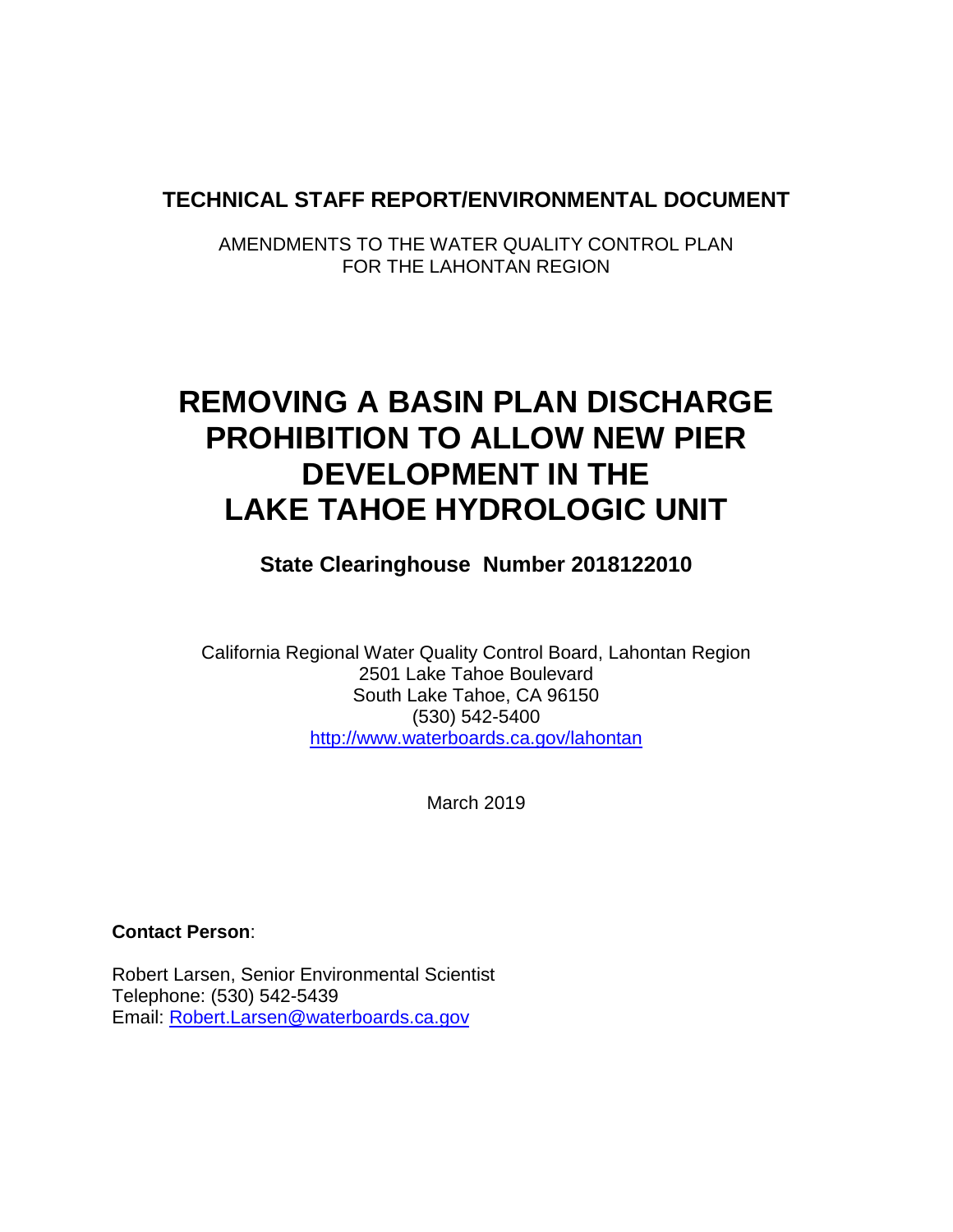| <b>Section</b> | <b>Section Title</b>                          | Page |
|----------------|-----------------------------------------------|------|
| Ι.             | Introduction                                  | 3    |
| Ш.             | Scope of the Amendments                       | 4    |
| III.           | Background                                    | 4    |
| IV.            | Project Purpose and Need                      | 8    |
| V.             | Action                                        | 8    |
| VI.            | <b>Project Approvals</b>                      | 8    |
| VII.           | <b>Amendment Justification</b>                | 9    |
| VIII.          | <b>Environmental Checklist and Discussion</b> | 10   |
| IX.            | Alternatives                                  | 30   |
| XII.           | <b>List of Preparers</b>                      | 31   |

### **TABLE OF CONTENTS**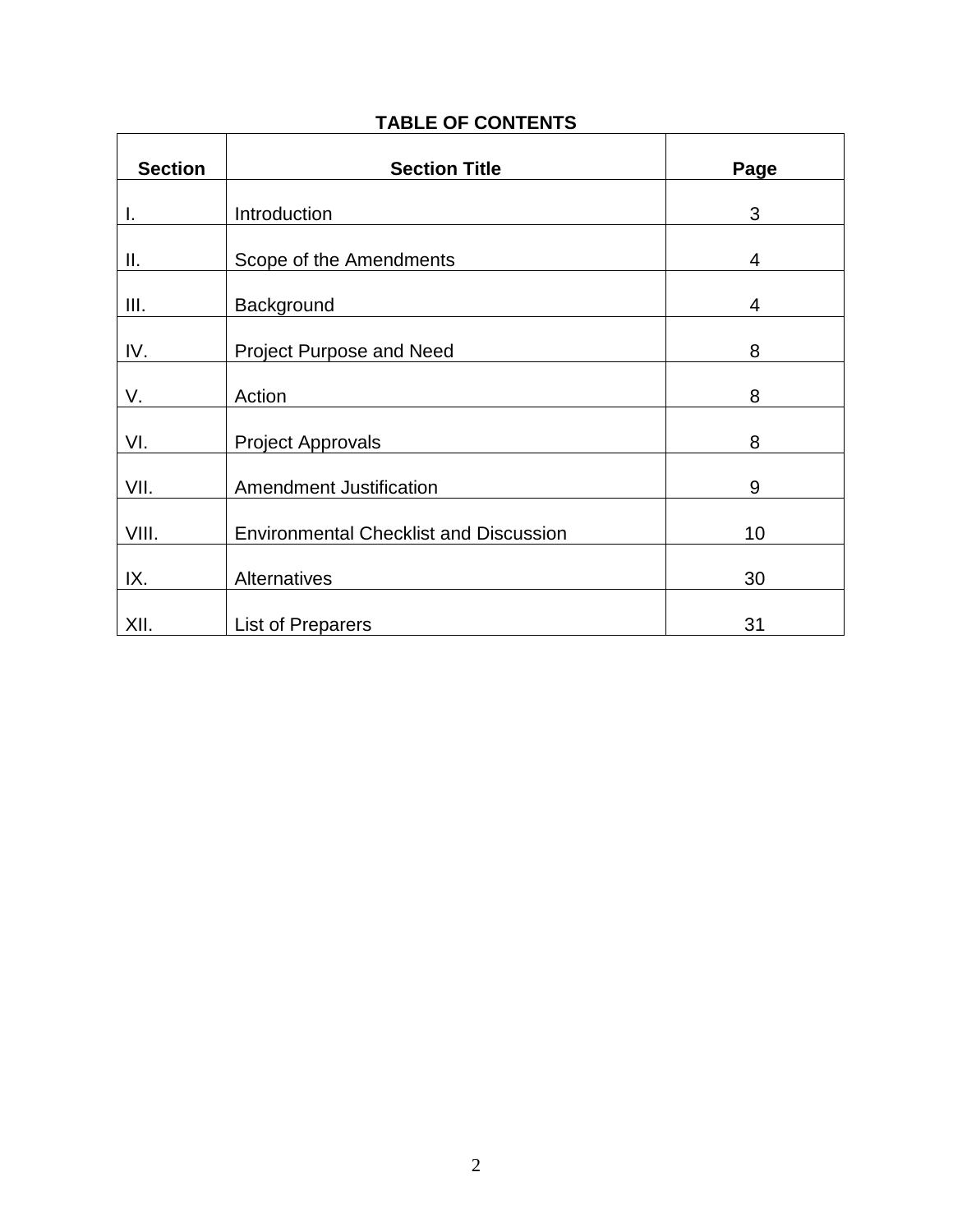## **I. INTRODUCTION**

The Lahontan Regional Water Quality Control Board (Water Board) is the state agency responsible for water quality protection in California watersheds east of the Sierra Nevada crest, roughly 20 percent of the state. The Water Board is one of nine Water Quality Control Boards throughout California that function as part of the State Water Resources Control Board (State Water Board) system within the California Environmental Protection Agency. The Water Board implements both the federal Clean Water Act and the Porter-Cologne Water Quality Control Act. Water quality standards and control measures for waters of the Lahontan Region are contained in the *Water Quality Control Plan for the Lahontan Region* (Basin Plan). Basin Plan control measures include prohibitions that protect water quality by restricting discharges of waste and/or certain activities. Basin Plan Chapter 5 describes water quality standards and prohibitions for Lake Tahoe. The plan is available online at [http://www.waterboards.ca.gov/lahontan.](http://www.waterboards.ca.gov/lahontan)

The Water Board's Basin Plan contains a prohibition that restricts new pier construction within sensitive areas along the Lake Tahoe shoreline. To be consistent with regional regulation while maintaining regulatory oversight, Water Board staff removed the referenced prohibition.

This staff report/environmental document provides: (1) the justification for a Basin Plan amendment to remove the prohibition that restricts new pier construction in areas of Lake Tahoe within spawning habitat or immediately offshore of important stream outlets, and (2) discloses the potential environmental impacts of this change.

The Water Board has prepared this "substitute environmental document" (SED) for Basin Plan amendment. The Water Board's planning process has been certified by the Secretary for Resources under Section 21080.5 of the California Environmental Quality Act (CEQA) as "functionally equivalent" to the preparation of an Environmental Impact Report (EIR). This certification allows the Water Board to prepare a substitute environmental document rather than a negative declaration or EIR for Basin Plan amendments. The document must contain an environmental analysis of the project, a completed Environmental Checklist, and an analysis of the reasonably foreseeable methods of compliance and must be circulated for a public review period.

The CEQA analysis below concludes that the adoption of the Basin Plan amendments will have less-than-significant environmental impacts.

The staff report/environmental document on this Basin Plan amendment is available on request from the Water Board's South Lake Tahoe office. The report is also available on the Internet at:

[https://www.waterboards.ca.gov/lahontan/water\\_issues/programs/basin\\_plan/](https://www.waterboards.ca.gov/lahontan/water_issues/programs/basin_plan/)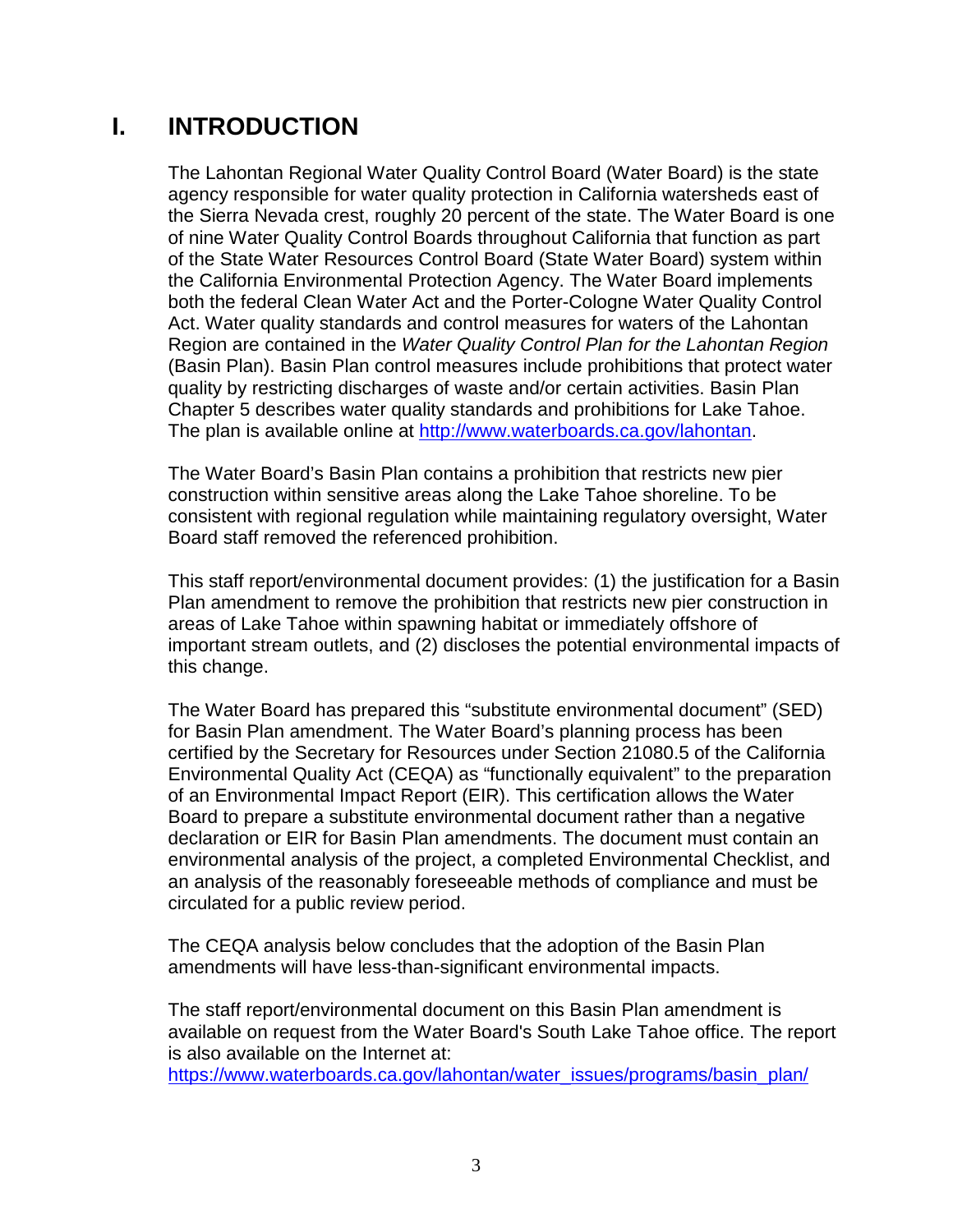## **II. SCOPE OF THE AMENDMENT**

Basin Plan Chapter 5 describes prohibitions that apply specifically to the Lake Tahoe watershed region. The plan amendment removed the following prohibition noted in Chapter 5, Section 5.2 and eliminate associated references in Chapters 4 and 5:

*The discharge or threatened discharge, attributable to new pier construction, of wastes to significant spawning habitats or to areas immediately offshore of stream inlets in Lake Tahoe is prohibited.*

The Basin Plan amendment removed this prohibition, allowing pier construction in areas on the California side of Lake Tahoe's shoreline that are currently undeveloped because these areas are within spawning habitat. Areas immediately offshore of stream inlets will be protected from future development by remaining Basin Plan prohibitions related to discharges to stream environment zones and areas below Lake Tahoe's high-water mark.

The amendment does not change the number of allowable piers, nor does the action influence individual project design or implementation elements. The Tahoe Regional Planning Agency (TRPA) Code of Ordinances (Code) establishes pier development potential by specifying parcel eligibility and density criteria.

The amendment does not alter the existing Water Board regulatory oversight required of all pier construction projects at Lake Tahoe. The existing Basin Plan requirement to restore any impacted lakebed area in a ratio of 1.5 times the area disturbed and the requirement to obtain Clean Water Act 401 Water Quality Certification for any lake bottom disturbance remain unchanged. Stream mouths remain protected by other Basin Plan prohibitions and TRPA Code requirements. The amendment only influences the potential location for future pier development.

## **III. BACKGROUND**

**Environmental Setting.** Formed about 2 million years ago by glacial and volcanic forces, Lake Tahoe is located east of the crest of the central Sierra Nevada between California and Nevada and lies in a graben fault at an elevation of 1898 meters above sea level. Lake Tahoe is a deep (550m), oligotropic (low in nutrient levels and primary productivity), subalpine lake with a large surface area  $(500 \text{ km}^2)$  compared to its watershed  $(810 \text{ km}^2)$ .

**Lake Tahoe's Littoral Zone and Fisheries Habitat.** The littoral zone is a very productive area that extends from high water down to a depth of about 66-82 feet with the most critical zone extending from the shoreline to a depth of about 30 feet. This area provides food, cover, and spawning habitat for various fish species. For Lake Tahoe, the TRPA classifies an area as spawning habitat if the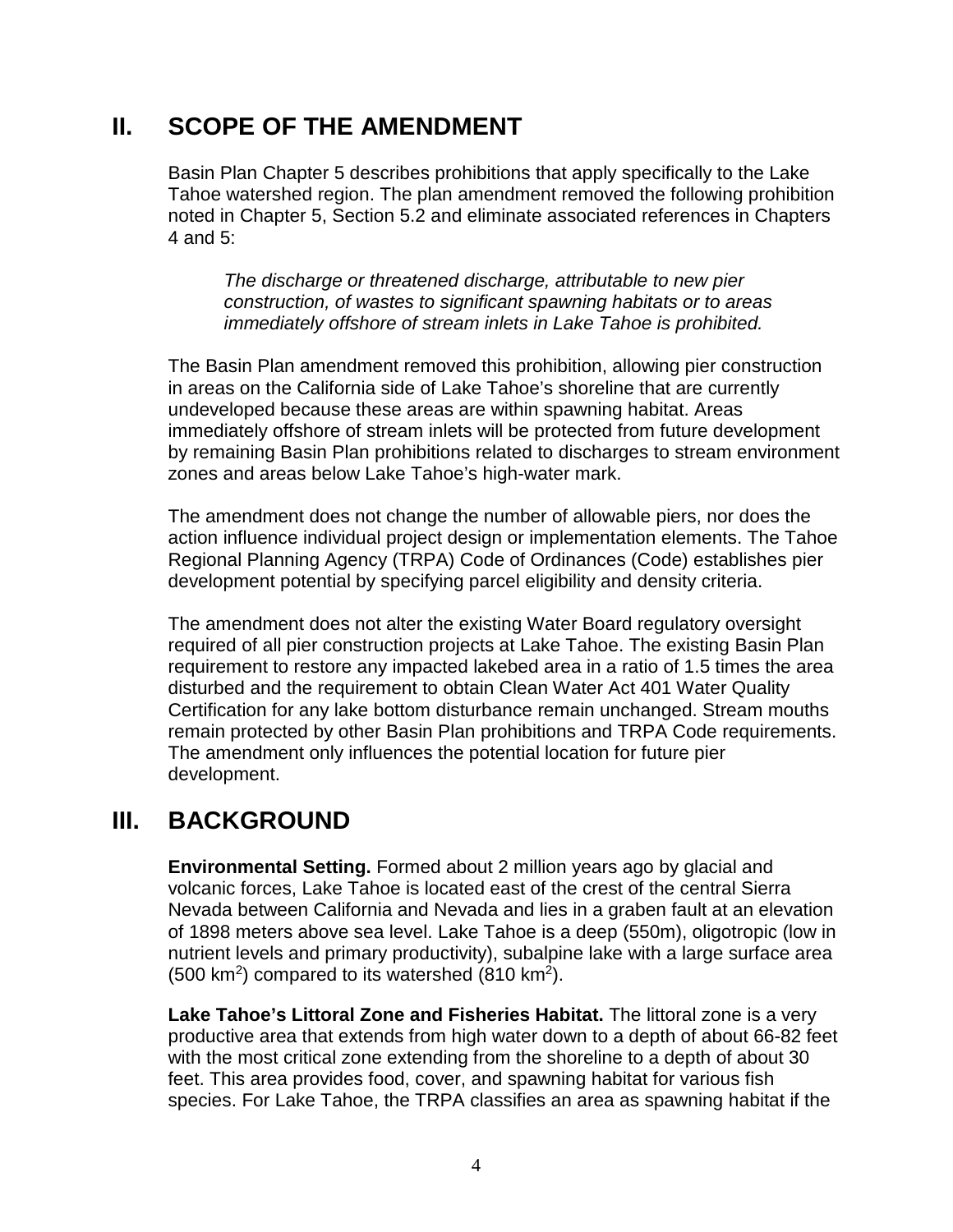majority of the bottom substrate consists of gravels measuring between 2 to 64 mm in diameter. Feed and/or cover habitat contains interspersed boulders and rocks larger than 64 mm in diameter.

**Regional Regulatory Context.** Lake Tahoe is located in both California and Nevada. To protect and enhance the unique environment in the Lake Tahoe Basin, the respective state legislatures approved a bi-state compact that was ratified by the US Congress in 1969. The Lake Tahoe Regional Planning Agency Compact created the TRPA, which has the responsibility to set environmental carrying capacity thresholds for water quality and other aspects of the environment, create and keep updated a regional plan and regulations to attain and maintain the thresholds, and implement the regional plan and regulations through various permitting processes and memoranda of understanding.

**Antidegradation Analysis.** The State Water Board established California's antidegradation policy in State Water Board Resolution No. 68-16. Resolution No. 68-16 incorporates the federal antidegradation policy where the federal policy applies under federal law. Renowned for its extraordinary clarity, purity, and deep blue color, the federal and state government designated Lake Tahoe as an Outstanding National Resource Water (ONRW). The Water Board further recognizes Lake Tahoe as an ONRW both for its recreational and its ecological value. ONRWs, like Lake Tahoe, are afforded the highest level of protection through the antidegradation policy by requiring that the water quality be maintained and protected. States are given flexibility to permit limited activities that result in temporary and short-term changes in water quality.

The EPA summarizes § 131.12 (a)(3) of the Antidegradation Policy in the Water Quality Standards Handbook: Second Edition, by stating,

*"States may allow some limited activities which result in temporary and shortterm changes in water quality, but such changes in water quality should not impact existing uses or alter the essential character or special use that makes the water an ONRW. "* 

Temporary or short-term changes in water quality are acceptable however, EPA's interpretation of temporary is weeks and months, not years, as indicated in the EPA's Water Quality Standards Handbook: Second Edition. If temporary changes are allowed, the intent is to limit water quality degradation to the shortest time possible.

Any degradation associated with pier development is expected to be limited to the duration of the construction of the pier. Pier construction typically does not extend over years. Though Water Board staff recognize discharges associated with pier construction may cause some temporary degradation, the degradation is believed to be short-term. This limited degradation is to the maximum benefit of the people of the State because removal of the pier prohibition will ensure consistency with existing land use regulations, will not unreasonably affect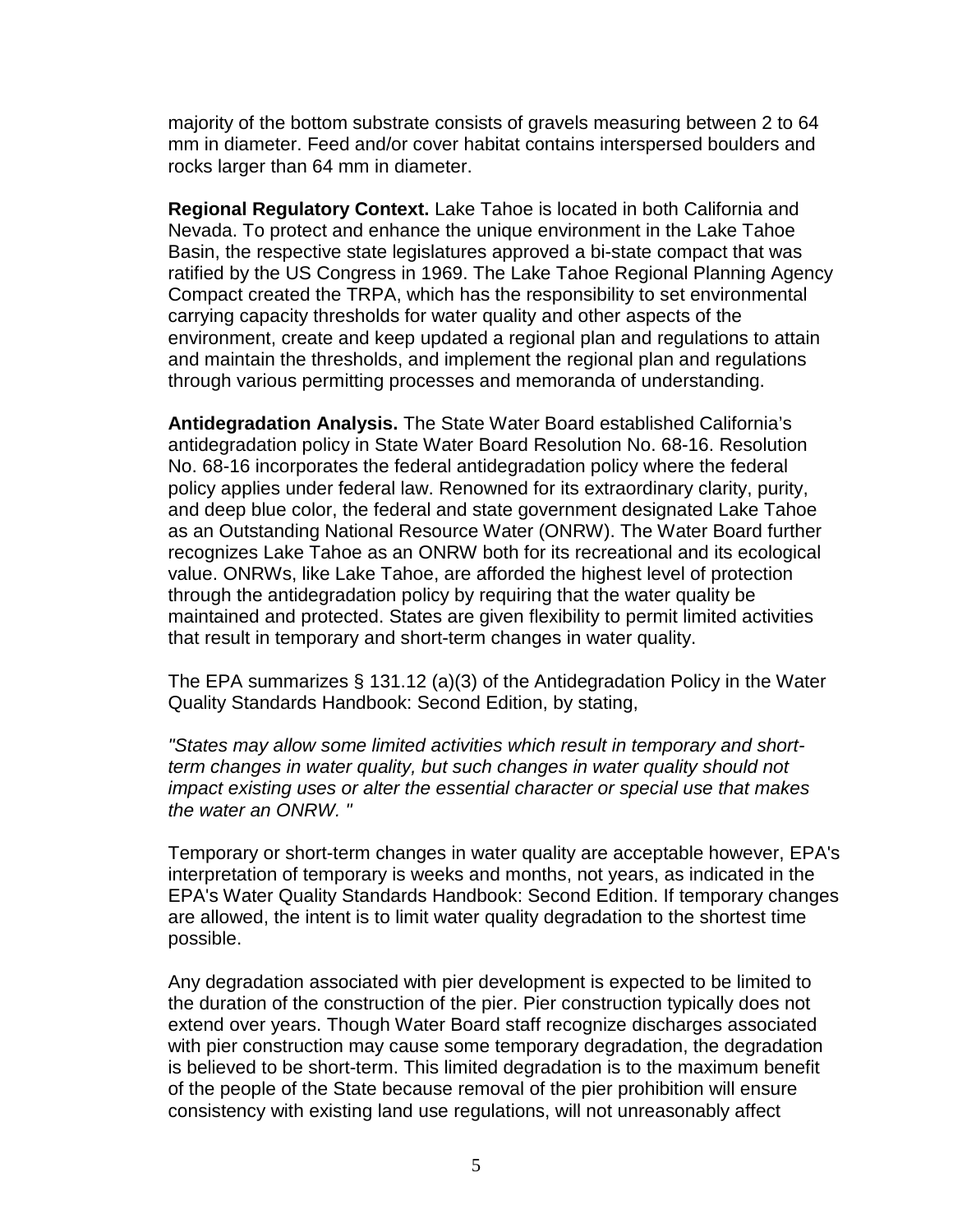present and anticipated beneficial uses of such water, and will not exceed water quality objectives.

Permanent and long-term degradation is not expected, as new pier construction is subject to both TRPA and Water Board regulatory oversight. The Water Board Basin Plan prohibits the discharge of any waste or deleterious material to surface waters, stream environment zones, and to land below the high-water rim of Lake Tahoe. Exemptions to these prohibitions require the implementation of appropriate Best Management Practices and the restoration of impacted area in an amount 1.5 times the area disturbed. The Water Board commonly implements these Basin Plan provisions through the Clean Water Act Section 401 Water Quality Certification process, allowing the Water Board the opportunity to review design considerations, assess construction methods, and conduct an antidegradation analysis.

The overall high-quality water of the Lake is maintained because existing pier project approval processes, including complying with design standards, scenic and noise ordinances, designated stream and water intake setbacks, fisheries habitat restoration requirements, and Basin Plan prohibition exception requirements all ensure resource protection.

**Shoreline Structure Prohibition.** In 1987, the TRPA adopted its Code to implement land use policies and regulations to protect natural resources in the Lake Tahoe Basin. Based on early U.S. Fish and Wildlife Service, California Department of Fish and Game, and the Nevada Department of Wildlife recommendations the 1987 Code included shoreline protection ordinances that prohibited the construction of new shoreline structures (i.e., piers, boat ramps, buoys, etc.) in areas considered prime fish habitat. To be consistent with TRPA, the Water Board's Basin Plan incorporated the following prohibition:

*The discharge or threatened discharge attributable to new pier construction of waste to significant spawning habitats or to areas immediately offshore of stream inlets in Lake Tahoe is prohibited.*

The 1987 Code required TRPA to evaluate the impacts associated with the construction and use of structures on fish habitat and spawning areas in Lake Tahoe and the mouths of its tributaries. In the 1990s, consistent with this requirement, TRPA reconsidered the location standards for shoreline structures, analyzed shoreline conditions, and evaluated future development alternatives and their potential environmental impacts.

In 1999 TRPA released a Draft Environmental Impact Study (Draft EIS) analyzing a set of shoreline Code amendments that included lifting the prohibition on constructing structures in fish spawning habitat. Significant controversy unrelated to the prohibition remained, and the 1999 DEIS was never finalized. TRPA released another Draft EIS in 2004 that included additional study and analysis. In subsequent years, TRPA and partner agencies worked closely with stakeholders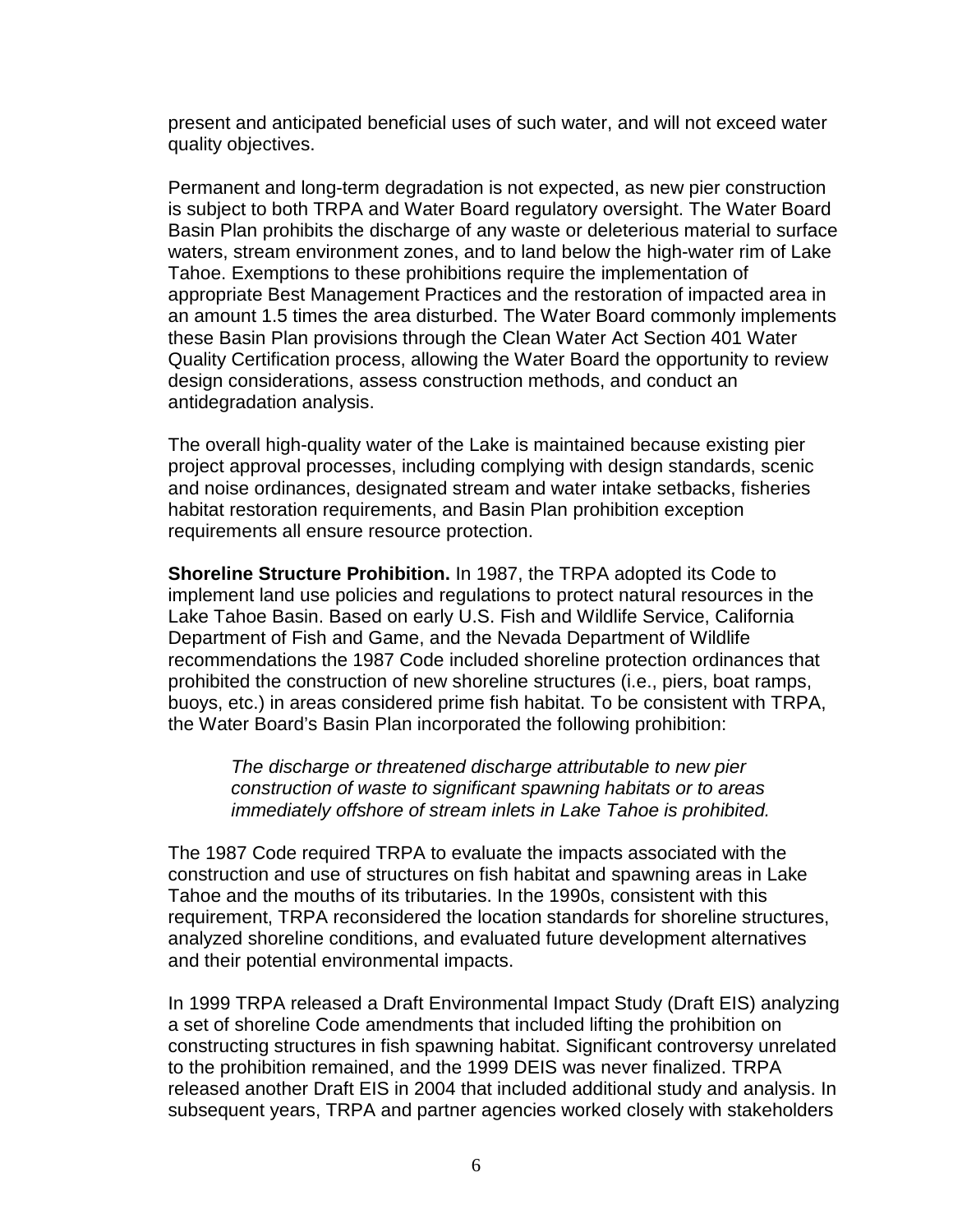to address concerns identified during the 2004 Draft EIS comment period and released a supplemental Draft EIS in 2005 and a proposed Final EIS in 2006.

In 2008, TRPA certified a supplemental Final EIS and adopted a set of shoreline ordinance amendments. Between 2008 and 2010, TRPA implemented the amended ordinances while a legal challenge made its way through the federal court system.

In 2010, a United States District Court vacated the 2008 shoreline ordinances and remanded the EIS back to TRPA to address issues related to determining the baseline number of buoys and the specificity of mitigation measures related to boat use.

In 2016, TRPA initiated a mediated stakeholder process to revisit outstanding shoreline ordinance needs and address identified environmental analysis issues. After extensive program and policy discussion, the TRPA released a new Draft EIS and associated draft Code amendments in May 2018. TRPA certified the EIS and approved the amended Code in October 2018. As with previous iterations, TRPA's latest shoreline Code amendments allow new pier development in spawning areas.

Under the amended shoreline Code, the approval and placement of shoreline structures is limited by a graduated approval rate of up to 12 new private piers every two years, for a total buildout of no more than 128 private piers, and a total buildout of up to 10 new public piers. The construction of new piers must comply with design standards adopted by TRPA, as incorporated in the Code, to ensure that scenic requirements and other resource thresholds are met. Both TRPA Code and the Water Board Basin Plan require any fish habitat loss (spawning or otherwise) be re-established at a rate of 1.5 to 1. The Water Board commonly implements these Basin Plan provisions through the Clean Water Act Section 401 Water Quality Certification process, allowing the Water Board the opportunity to review design considerations, assess construction methods, and require needed mitigation of any potential impact.

Resource impact mitigation required by TRPA Code includes complying with design standards, scenic and noise ordinances, designated stream and water intake setbacks, and fisheries habitat restoration requirements.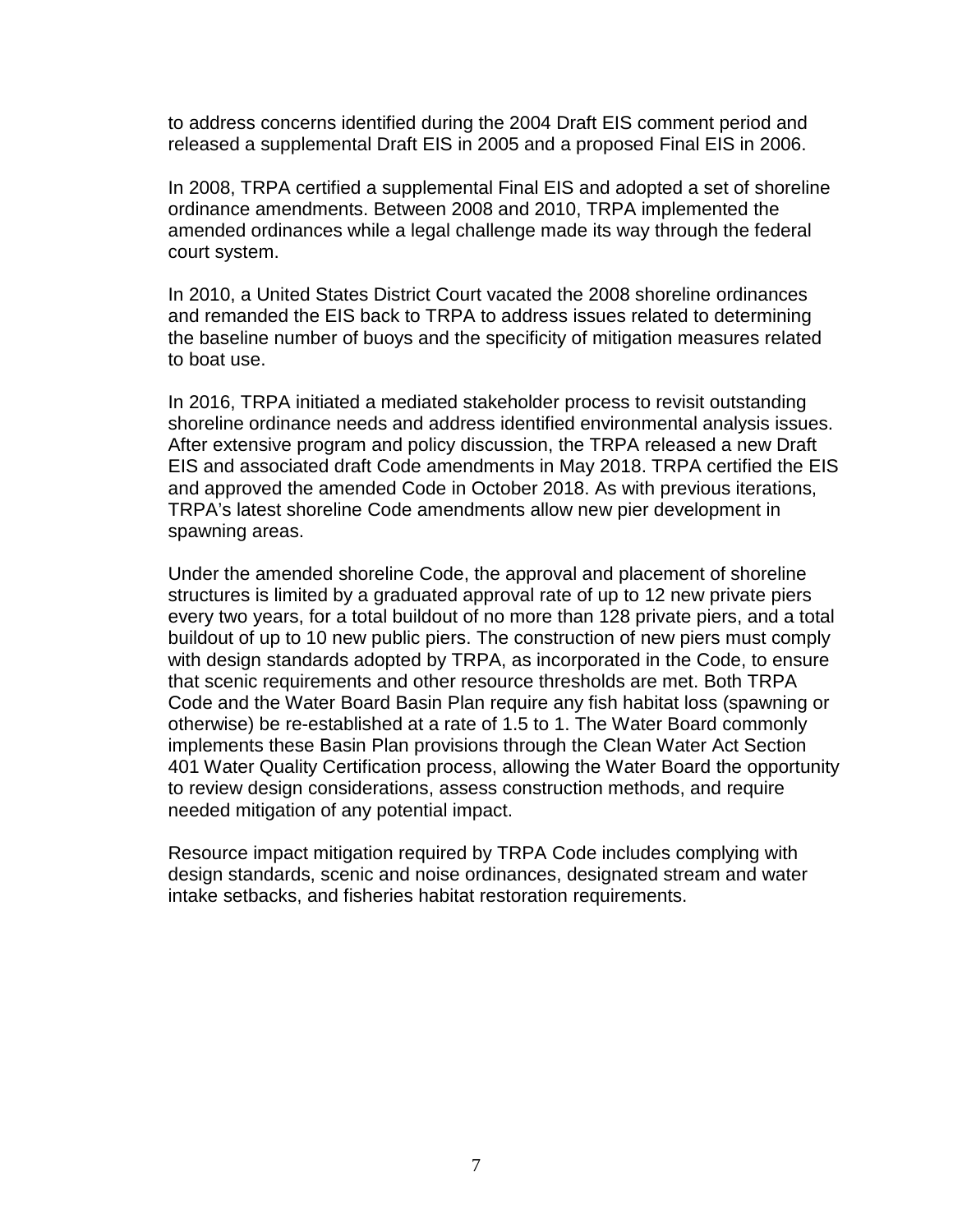## **IV. PROJECT PURPOSE AND NEED**

Both the Water Board's Basin Plan and TRPA's Code contain provisions that prohibit certain activities that may affect resources like water quality, aquatic ecosystems, and aquatic habitats necessary for reproduction and early development of fish.

TRPA has concluded that protective measures can be taken to reduce and avoid the impacts of a new piers in spawning habitat at Lake Tahoe. This finding, coupled with demonstrated mitigation measure success, prompted TRPA to reconsider its location standards for shoreline structures. Recently adopted amended Code revises outdated shoreline standards and removes the referenced prohibition on developing new piers in spawning habitat.

To be consistent with regional land development regulations and defer land use oversight to the appropriate regional entity, the Water Board intends to remove a Basin Plan Prohibition that currently prevents the construction of new piers in certain areas along the California side of the Lake Tahoe. If all applicable mitigation measures are included in a project, lakefront property owners in El Dorado and Placer Counties will be able to construct new piers in areas determined to be within significant spawning habitat. Areas immediately offshore of stream inlets in Lake Tahoe remain protected by both TRPA Code and remaining Water Board discharge prohibitions.

The Water Board action will: (1) provide area-wide consistency regarding pier development, (2) recognize that potential environmental impacts from allowing pier development in mapped spawning areas are de minimis, and (3) acknowledge established regulatory oversight and required mitigation adequately protects fish spawning habitat

## **V. ACTION**

Water Board staff deleted the Lake Tahoe Hydrologic Unit's prohibition No. 4 and update associated Basin Plan language.

## **VI. PROJECT APPROVALS**

After adoption by the Water Board, the Basin Plan amendment becomes effective upon approval by the California State Water Resources Board and the Office of Administrative Law.

Since this Basin Plan amendment does not involve a surface water beneficial use designation, a surface water quality objective, and/or a policies or actions to implement surface water quality standards, this Basin Plan Amendment is not subject to U.S. EPA approval.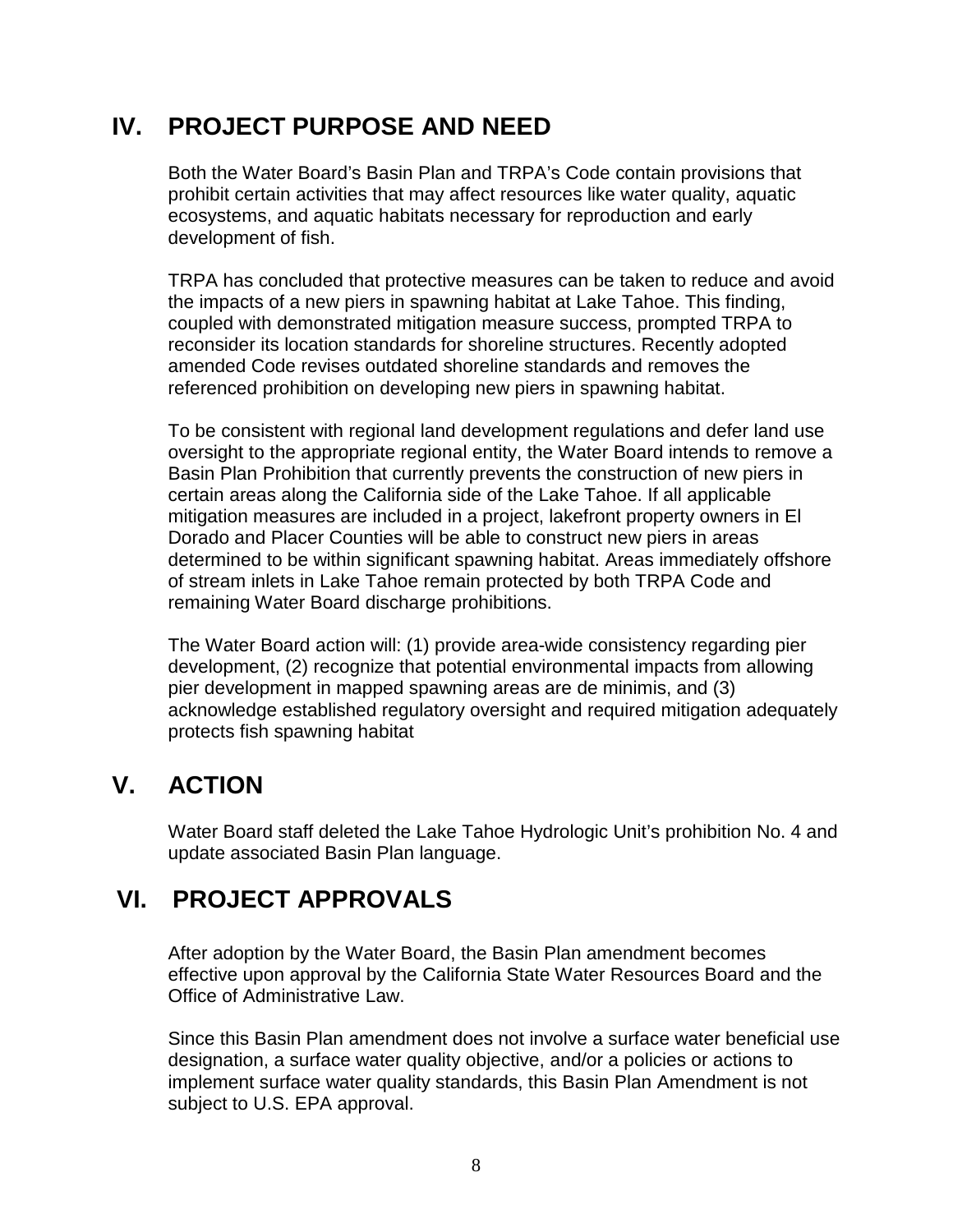## **VII. AMENDMENT JUSTIFICATION**

De minimis potential affect to spawning habitat and offshore stream inlet areas Pier piling placement in fish spawning habitat results in a small habitat loss, as the piling directly covers spawning substrates and renders the substrate unusable by fish. Assuming a typical pier requires 20 pilings for support and each piling displaces 0.07 square meters of bottom substrate, an individual pier constructed in spawning habitat has the potential to cover 1.4 square meters (15 square feet) of spawning habitat. Of the estimated 2,041 acres of spawning habitat present in Lake Tahoe, 1,482 acres remain undisturbed. Considering the loss of habitat associated with an individual pier, only 0.0003 acres or 0.00002% of the total undisturbed acres that remain could be impacted by the construction of a single new pier.

Conservatively assuming 100% of the 128 allowable new private piers are located in spawning habitat, up to 179 square meters (1,920 square feet, or 0.04 acres) would be disturbed by new pier construction. This conservative estimate of 0.04 acres of potential spawning habitat disturbance represents approximately 0.003% of the total undisturbed spawning habitat that exists in Lake Tahoe. This estimate represents a worst-case scenario by assuming all of the new piers are located in spawning habitat. In reality, only a fraction of new pier construction would occur in these areas. With regard to percent removal of total habitat, the individual and cumulative impacts to spawning habitat resulting from new pier development are less than significant.

#### Existing regulatory oversight provides adequate protection

The addition of new piers is subject to local, state and regional approval processes. Any pier construction project at Lake Tahoe must implement resource impact mitigation measures described by TRPA's amended shoreline Code, including complying with design standards, scenic and noise ordinances, designated stream and water intake setbacks, and fisheries habitat restoration requirements.

New pier development at Lake Tahoe must conform to parcel eligibility and density criteria specified by the TRPA. The only parcels eligible for new piers are littoral parcels (1) where fee title is owned to at least the high-water mark (6221.9 feet); (2) that can accommodate a pier outside of specified stream mouth setbacks (ranging between 50 feet-1000 feet); and (3) that are outside of established drinking water intake setbacks unless allowed by permission from the water purveyor. Under TRPA's amended Code, the approval and placement of shoreline structures will be limited by a graduated approval rate of up to 12 new private piers every two years, for a total buildout of no more than 128 private piers along Lake Tahoe's California and Nevada shoreline. Initially, TRPA will permit up to 96 piers over a 16-year period.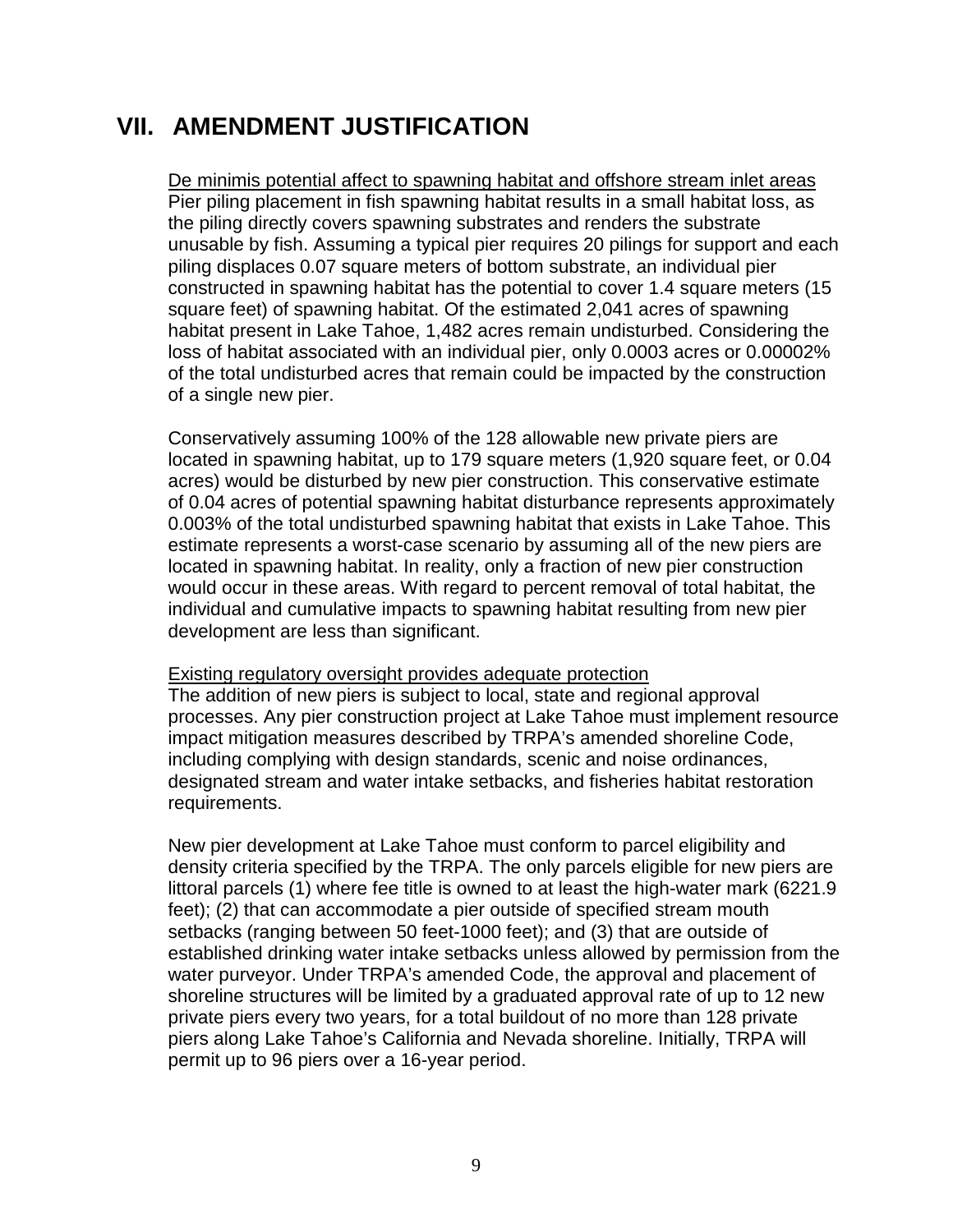Importantly, new pier construction is also subject to stringent Water Board regulatory oversight. The Water Board Basin Plan prohibits the discharge of any waste or deleterious material to surface waters, stream environment zones, and to land below the high-water rim of Lake Tahoe. Exemptions to these prohibitions require the implementation of appropriate Best Management Practices and the restoration of impacted area in an amount 1.5 times the area disturbed. The Water Board commonly implements these Basin Plan provisions through the Clean Water Act Section 401 Water Quality Certification process, allowing the Water Board the opportunity to review design considerations, assess construction methods, and require needed mitigation of any potential impact.

## **VIII. ENVIRONMENTAL CHECKLIST AND DISCUSSION**

On October 24, 2018 the TRPA Governing Board certified a comprehensive Environmental Impact Statement (EIS) (State Clearinghouse No. 2017072020) that assessed the environmental effects of four shoreline program alternatives. The analysis identified several areas of controversy, including:

- the number and location of new shoreline structures,
- processes for allocating new shoreline structures,
- effects of structures and boating on non-motorized water recreation,
- visual effects of shoreline structures,
- water and air pollution from boating, and
- effects on public access along the shoreline.

The final approved EIS identifies necessary mitigation measures to reduce overall program impacts to less than significant levels.

The answers to environmental checklist questions below only focus on the impacts of the Basin Plan amendments rather than the full programmatic impacts analyzed by TRPA's EIS. The Basin Plan amendments do not change the number of allowable piers constructed, nor does it influence the number or type of boats on Lake Tahoe. The Basin Plan amendments narrowly influences the allowable location of future pier construction.

An SED is required to include an analysis of the reasonably foreseeable methods of compliance with the project. (Cal. Code Regs., tit.23, § 3777.). The project is not expected to lead to more stringent conditions or permit terms, or activities to comply with the designation and de-designation of the beneficial uses. Therefore, no reasonably foreseeable methods of compliance are identified for the project and there are no environmental impacts associated with reasonably foreseeable methods of compliance. The CEQA checklist includes an environmental analysis of impacts of the project.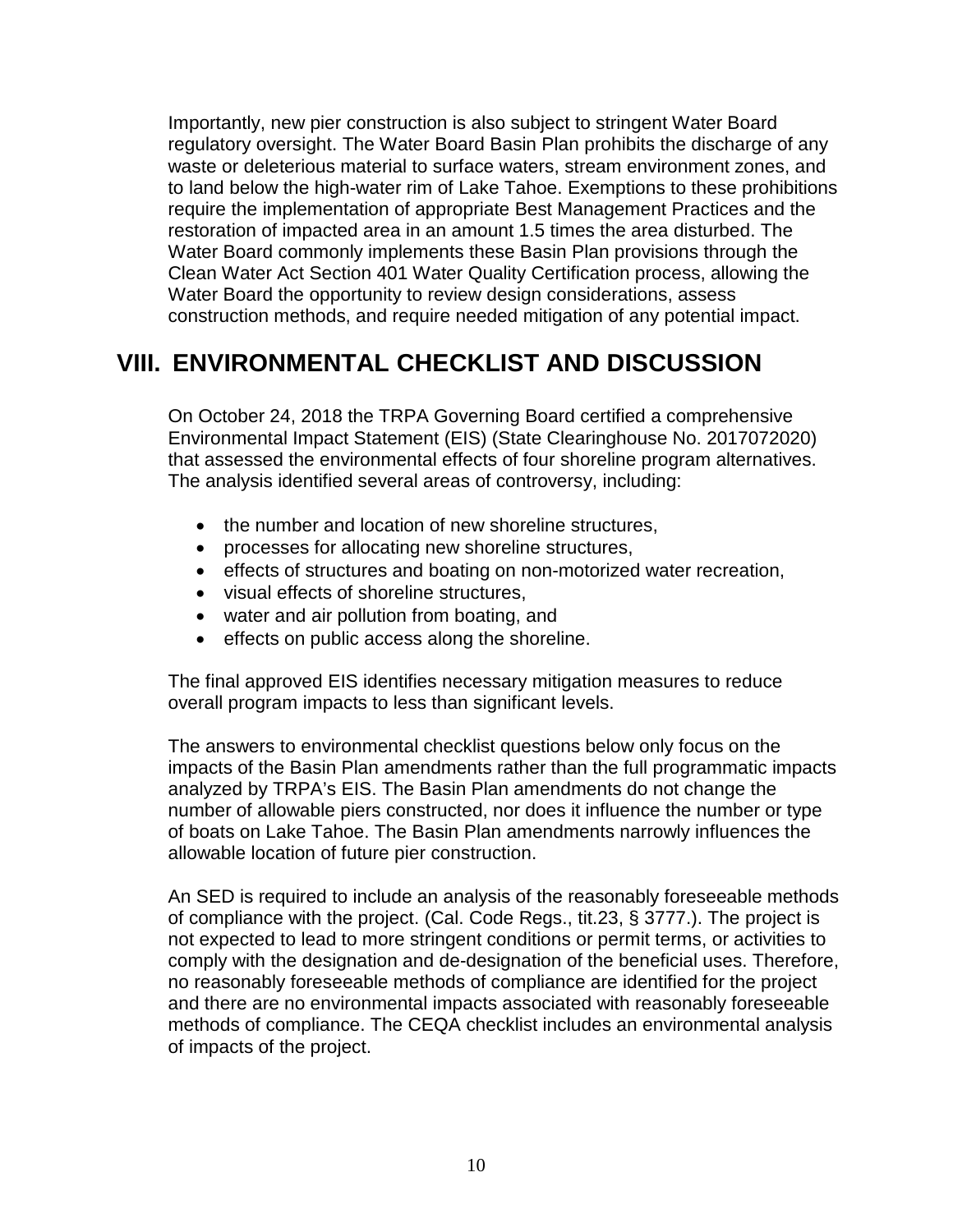|                                                                                                                                                                   | <b>Potentially</b><br>Significant<br>Impact | Less than<br>Significant<br>with<br><b>Mitigation</b><br>Incorporated | <b>Less Than</b><br><b>Significant</b><br>Impact | No Impact |
|-------------------------------------------------------------------------------------------------------------------------------------------------------------------|---------------------------------------------|-----------------------------------------------------------------------|--------------------------------------------------|-----------|
| I. AESTHETICS- Would the project:                                                                                                                                 |                                             |                                                                       |                                                  |           |
| a) Have a substantial adverse effect on a<br>scenic vista?                                                                                                        |                                             |                                                                       | X                                                |           |
| b) Substantially damage scenic resources,<br>including, but not limited to, trees, rock<br>outcroppings, and historic buildings within a<br>state scenic highway? |                                             |                                                                       | X                                                |           |
| c) Substantially degrade the existing visual<br>character or quality of the site and its<br>surroundings?                                                         |                                             |                                                                       | $\mathsf{x}$                                     |           |
| d) Create a new source of substantial light<br>or glare which would adversely affect day or<br>nighttime views in the area?                                       |                                             |                                                                       | X                                                |           |

#### **I. AESTHETICS**:

The potential aesthetic impacts are less than significant. TRPA project approvals require that all pier projects comply with design standards, meet the eligibility criteria, and incorporate measures to offset increases in visual magnitude.

Key elements of the pier design standards address the length, width, and lighting of piers and pierheads, pile placement, catwalk dimensions, and other features affecting the visual magnitude and contrast. Compliance with design standards ensures that the visible impact of a pier will be minimized.

To further ensure that scenic resources are not being impacted, TRPA's limited authorization of new piers will allow TRPA to monitor the effects of new pier construction and refine scenic requirements, as needed, to ensure that pier development complies with scenic code and scenic threshold requirements. Since new piers must include built-in scenic mitigation, new pier construction will not significantly degrade the existing visual quality of the project site or broader expanses of Lake Tahoe's shoreline.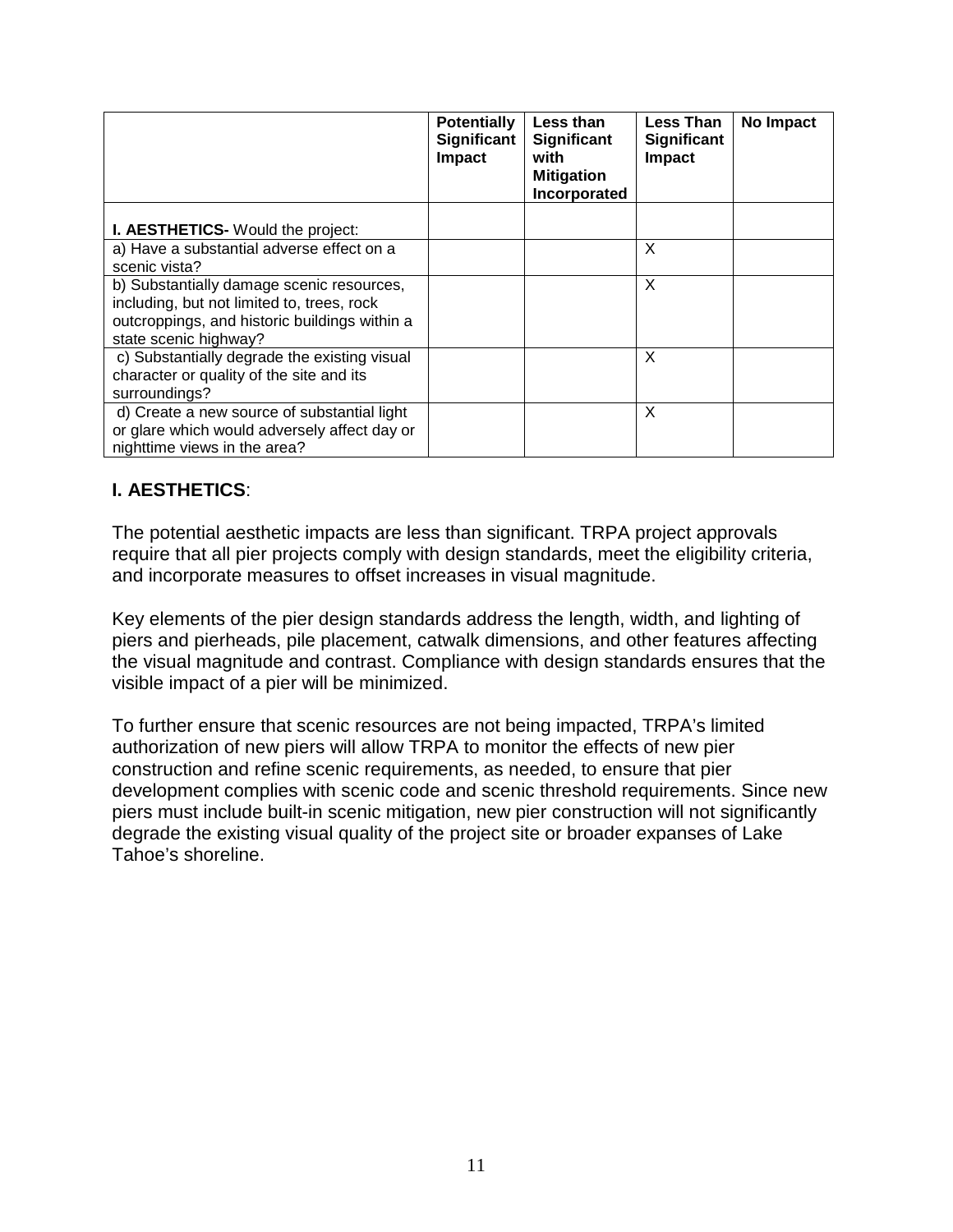|                                                                                                                                                                                                                                                                   | <b>Potentially</b><br>Significant<br><b>Impact</b> | Less than<br><b>Significant</b><br>with<br><b>Mitigation</b><br>Incorporated | Less Than<br><b>Significant</b><br><b>Impact</b> | No Impact |
|-------------------------------------------------------------------------------------------------------------------------------------------------------------------------------------------------------------------------------------------------------------------|----------------------------------------------------|------------------------------------------------------------------------------|--------------------------------------------------|-----------|
| <b>II. AGRICULTURE RESOURCES- Would</b><br>the project:                                                                                                                                                                                                           |                                                    |                                                                              |                                                  |           |
| a) Convert Prime Farmland, Unique<br>Farmland, or Farmland of Statewide<br>Importance (Farmland), as shown on the<br>maps prepared pursuant to the Farmland<br>Mapping and Monitoring Program of the<br>California Resources Agency, to non-<br>agricultural use? |                                                    |                                                                              |                                                  | X         |
| b) Conflict with existing zoning for<br>agricultural use, or a Williamson Act<br>contract?                                                                                                                                                                        |                                                    |                                                                              |                                                  | X         |
| c) Involve other changes in the existing<br>environment which, due to their location or<br>nature, could result in conversion of<br>Farmland, to non-agricultural use?                                                                                            |                                                    |                                                                              |                                                  | X         |

### **II. AGRICULTURAL RESOURCES:**

There are no impacts to agricultural resources, as there are no farm lands or agricultural uses along the shoreline of Lake Tahoe.

|                                                                                                                                                                                                                                                                                                                  | <b>Potentially</b><br><b>Significant</b><br><b>Impact</b> | Less than<br><b>Significant</b><br>with | <b>Less Than</b><br><b>Significant</b><br>Impact | No Impact |
|------------------------------------------------------------------------------------------------------------------------------------------------------------------------------------------------------------------------------------------------------------------------------------------------------------------|-----------------------------------------------------------|-----------------------------------------|--------------------------------------------------|-----------|
|                                                                                                                                                                                                                                                                                                                  |                                                           | <b>Mitigation</b><br>Incorporated       |                                                  |           |
| III. AIR QUALITY- Would the project:                                                                                                                                                                                                                                                                             |                                                           |                                         |                                                  |           |
| a) Conflict with or obstruct implementation<br>of the applicable air quality plan?                                                                                                                                                                                                                               |                                                           |                                         |                                                  | X         |
| b) Violate any air quality standard or<br>contribute substantially to an existing or<br>projected air quality violation?                                                                                                                                                                                         |                                                           |                                         |                                                  | X         |
| c) Result in a cumulatively considerable<br>net increase of any criteria pollutant for<br>which the project region is non-attainment<br>under an applicable federal or state<br>ambient air quality standard (including<br>releasing emissions which exceed<br>quantitative thresholds for ozone<br>precursors)? |                                                           |                                         |                                                  | X         |
| d) Expose sensitive receptors to<br>substantial pollutant concentrations?                                                                                                                                                                                                                                        |                                                           |                                         |                                                  | X         |
| e) Create objectionable odors affecting a<br>substantial number of people?                                                                                                                                                                                                                                       |                                                           |                                         |                                                  | X         |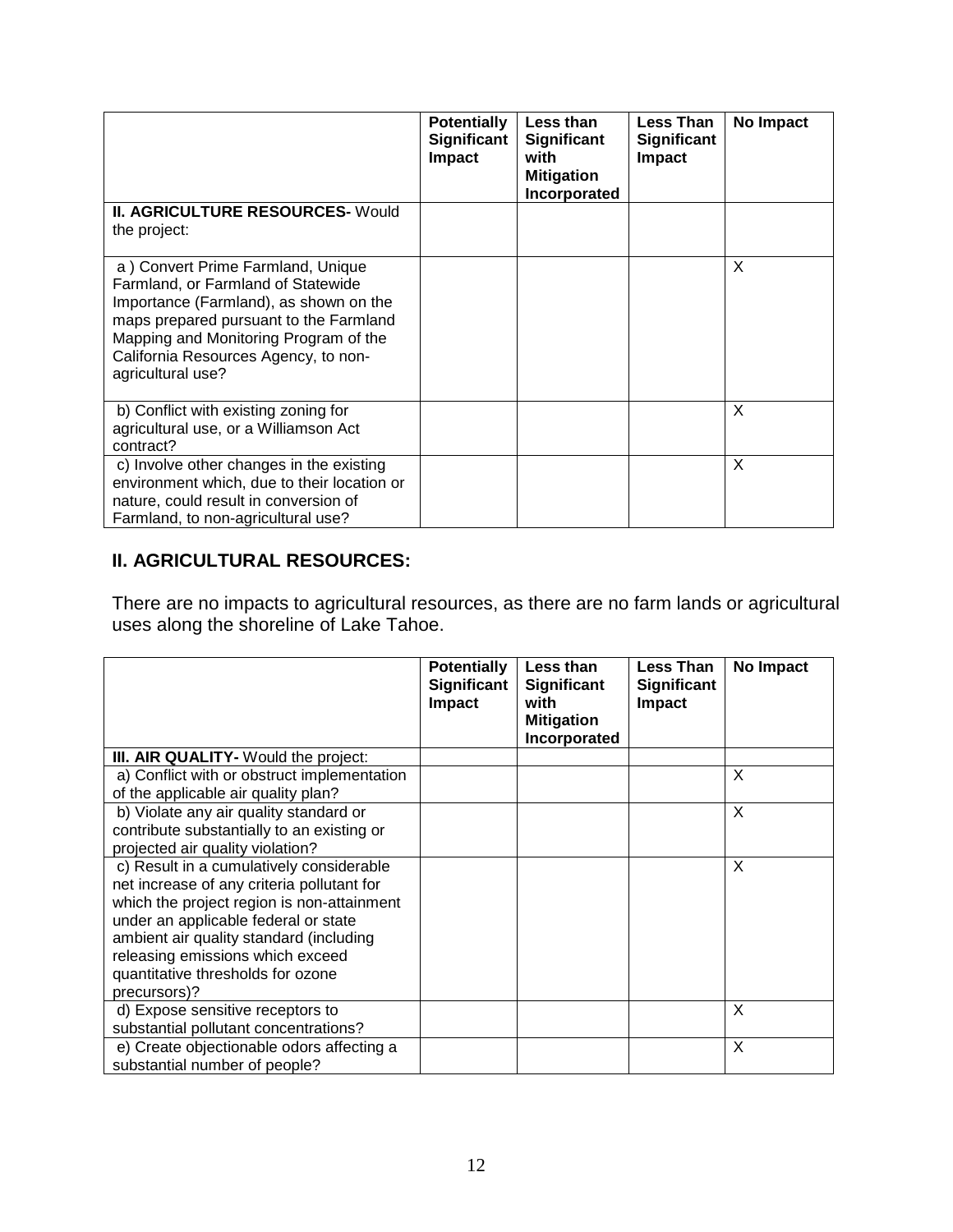### **III. AIR QUALITY:**

There are no air quality impacts, as the Water Board's Basin Plan amendment does not alter the number of allowable piers or boats on Lake Tahoe nor will it change the magnitude of traffic associated with pier construction or use.

|                                                                                                                                                                                                                                                                                                              | <b>Potentially</b><br><b>Significant</b><br>Impact | Less than<br><b>Significant</b><br>with | <b>Less Than</b><br><b>Significant</b><br>Impact | <b>No Impact</b> |
|--------------------------------------------------------------------------------------------------------------------------------------------------------------------------------------------------------------------------------------------------------------------------------------------------------------|----------------------------------------------------|-----------------------------------------|--------------------------------------------------|------------------|
|                                                                                                                                                                                                                                                                                                              |                                                    | <b>Mitigation</b><br>Incorporated       |                                                  |                  |
| <b>IV. BIOLOGICAL RESOURCES -- Would</b>                                                                                                                                                                                                                                                                     |                                                    |                                         |                                                  |                  |
| the project:                                                                                                                                                                                                                                                                                                 |                                                    |                                         |                                                  |                  |
| a) Have a substantial adverse effect,<br>either directly or through habitat<br>modifications, on any species identified as<br>a candidate, sensitive, or special status<br>species in local or regional plans, policies,<br>or regulations, or by the California<br>Department of Fish and Game or U.S. Fish |                                                    |                                         | X                                                |                  |
| and Wildlife Service?                                                                                                                                                                                                                                                                                        |                                                    |                                         |                                                  |                  |
| b) Have a substantial adverse effect on<br>any riparian habitat or other sensitive<br>natural community identified in local or<br>regional plans, policies, regulations or by<br>the California Department of Fish and<br>Game or US Fish and Wildlife Service?                                              |                                                    |                                         | $\sf X$                                          |                  |
| c) Have a substantial adverse effect on<br>federally protected wetlands as defined by<br>Section 404 of the Clean Water Act<br>(including, but not limited to, marsh, vernal<br>pool, coastal, etc.) through direct removal,<br>filling, hydrological interruption, or other<br>means?                       |                                                    |                                         | X                                                |                  |
| d) Interfere substantially with the<br>movement of any native resident or<br>migratory fish or wildlife species or with<br>established native resident or migratory<br>wildlife corridors, or impede the use of<br>native wildlife nursery sites?                                                            |                                                    |                                         | $\overline{\mathsf{x}}$                          |                  |
| e) Conflict with any local policies or<br>ordinances protecting biological resources,<br>such as a tree preservation policy or<br>ordinance?                                                                                                                                                                 |                                                    |                                         |                                                  | X                |
| f) Conflict with the provisions of an adopted<br>Habitat Conservation Plan, Natural<br>Community Conservation Plan, or other<br>approved local, regional, or state habitat<br>conservation plan?                                                                                                             |                                                    |                                         | $\overline{\mathsf{x}}$                          |                  |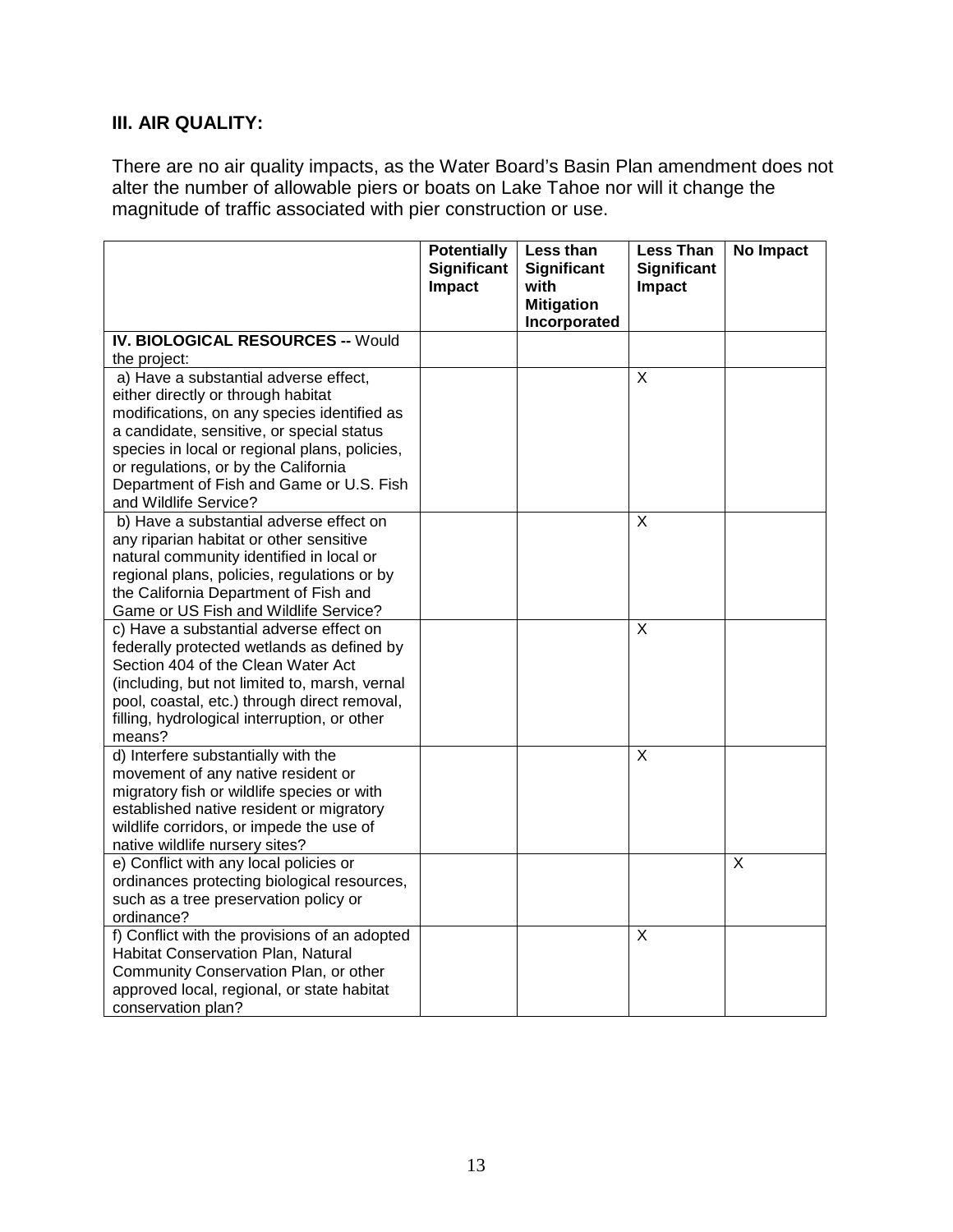#### **IV. BIOLOGICAL RESOURCES:**

The potential impacts to biological resources are less than significant. Without adequate regulatory oversight, the construction and placement of new piers could (1) displace suitable spawning gravels, (2) potentially obstruct fish migration, (3) potentially disturb riparian plant communities, and (4) potentially disturb known or unknown areas that contain Tahoe Yellow Cress plants. TRPA and Water Board pier approval processes ensure these potential impacts are less than significant. New pier construction is subject to stringent Water Board regulatory oversight. The Water Board Basin Plan prohibits the discharge of any waste or deleterious material to surface waters, stream environment zones, and to land below the high-water rim of Lake Tahoe. The basin plan amendment does not remove those protections, and exemptions can only be granted in certain circumstances.

#### *Spawning Gravels*

Impacts to spawning gravels are less than significant. Pier piling placement in fish spawning habitat results in a small habitat loss. Assuming a typical pier requires 20 pilings for support and each piling displaces 0.07 square meters of bottom substrate, an individual pier constructed in spawning habitat has the potential to cover 1.4 square meters (15 square feet) of spawning habitat. Of the estimated 2,041 acres of spawning habitat present in Lake Tahoe, 1,482 acres remain undisturbed. Considering the loss of habitat associated with an individual pier, only 0.0003 acres or 0.00002% of the total undisturbed acres that remain could be impacted by the construction of a single new pier. New private, multi-use, and public pier projects with the potential to displace spawning habitat are required by the Basin Plan and TRPA to offset any lake bottom disturbance at a 1.5:1 ratio. New piers cannot be approved unless this requirement is met.

#### *Fish Migration and Reproduction*

Impacts to migrating and reproducing fish are less than significant. TRPA Code requires new piers be placed outside of established stream mouth setbacks. Stream mouth setbacks, which range between 50-2000 feet depending on the stream, have been determined by TRPA based on historic records that document the natural meander pattern of a stream mouth. Furthermore, new piers must obtain exemptions to Basin Plan requirements that prohibit the disturbance to stream environment zones and areas below Lake Tahoe's high-water rim. Necessary exemption criteria cannot be met in sensitive stream mouths areas.

#### *Native Riparian Vegetation*

Impacts to native riparian vegetation are less than significant. TRPA's Code and the Water Board Basin Plan both require that new projects disturbing riparian plant communities restore disturbed area in a ratio of 1.5:1 (restoration:disturbance). New pier projects cannot be approved unless restoration of riparian habitat is included in the project.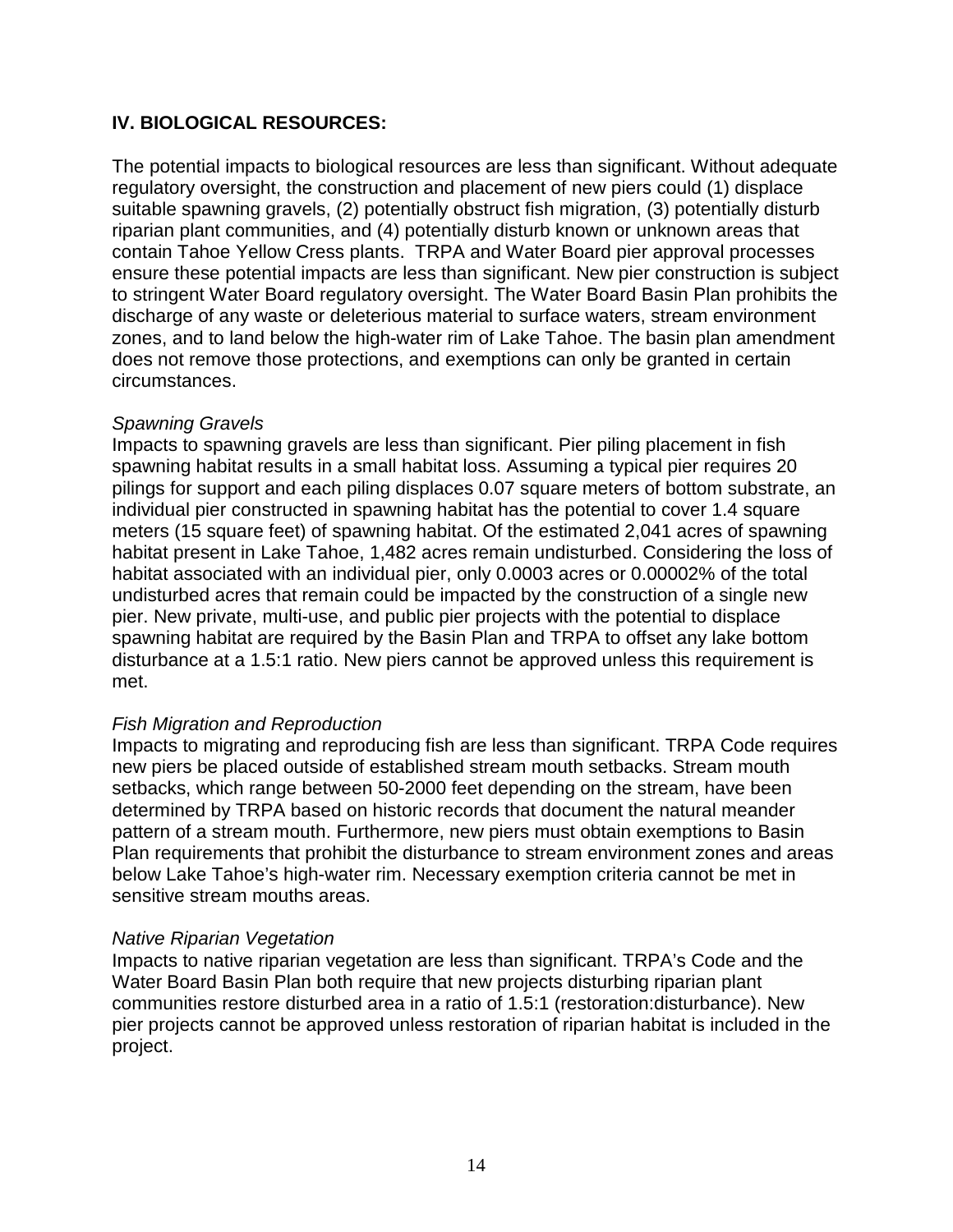#### *Tahoe Yellow Cress (Rorippa subumbellata)*

Impacts to TYC are considered less than significant. Tahoe Yellow Cress (TYC) is a rare plant species found only along the shores of Lake Tahoe in California and Nevada. TYC is listed as endangered in California (California Fish and Game Code 2050 et seq.) and critically endangered in Nevada (Nevada Revised Statutes (NRS 527.260 et seq.) and considered a species of concern by the U.S. Fish and Wildlife Service.

Conservation strategies for protection of TYC involve TRPA contacting property owners and educating them about ways to protect the plants. Additional measures are in place to protect TYC populations present at public beaches.

|                                              | <b>Potentially</b><br><b>Significant</b><br>Impact | Less than<br><b>Significant</b><br>with<br><b>Mitigation</b><br>Incorporated | <b>Less Than</b><br>Significant<br>Impact | No Impact |
|----------------------------------------------|----------------------------------------------------|------------------------------------------------------------------------------|-------------------------------------------|-----------|
| <b>V. CULTURAL RESOURCES -- Would the</b>    |                                                    |                                                                              |                                           |           |
| project:                                     |                                                    |                                                                              |                                           |           |
| a) Cause a substantial adverse change in     |                                                    |                                                                              | X                                         |           |
| the significance of a historical resource as |                                                    |                                                                              |                                           |           |
| defined in § 15064.5?                        |                                                    |                                                                              |                                           |           |
| b) Cause a substantial adverse change in     |                                                    |                                                                              | X                                         |           |
| the significance of an archaeological        |                                                    |                                                                              |                                           |           |
| resource pursuant to § 15064.5?              |                                                    |                                                                              |                                           |           |
| c) Directly or indirectly destroy a unique   |                                                    |                                                                              |                                           | X         |
| paleontological resource or site or unique   |                                                    |                                                                              |                                           |           |
| geologic feature?                            |                                                    |                                                                              |                                           |           |
| d) Disturb any human remains, including      |                                                    |                                                                              |                                           | X         |
| those interred outside of formal             |                                                    |                                                                              |                                           |           |
| cemeteries?                                  |                                                    |                                                                              |                                           |           |

### **V. CULTURAL**:

A less than significant adverse change of known or unknown cultural resources could occur as a result of the construction of any new pier. The construction of new piers could potentially disturb artifacts or remnants of Washoe Indian campsites and historic shoreline remnants of the Comstock Era and from the 1900s to 1950s. CEQA and TRPA policy require project applicants to identify and evaluate all historic structures, retain a qualified archaeologist to conduct surveys, follow survey recommendations, including but not limited to conducted subsurface testing, cultural resource monitoring during construction, avoidance of identified resources, and/or preservation in place. By avoiding disturbance, disruption, or destruction of archaeological resources, cultural impacts are less than significant.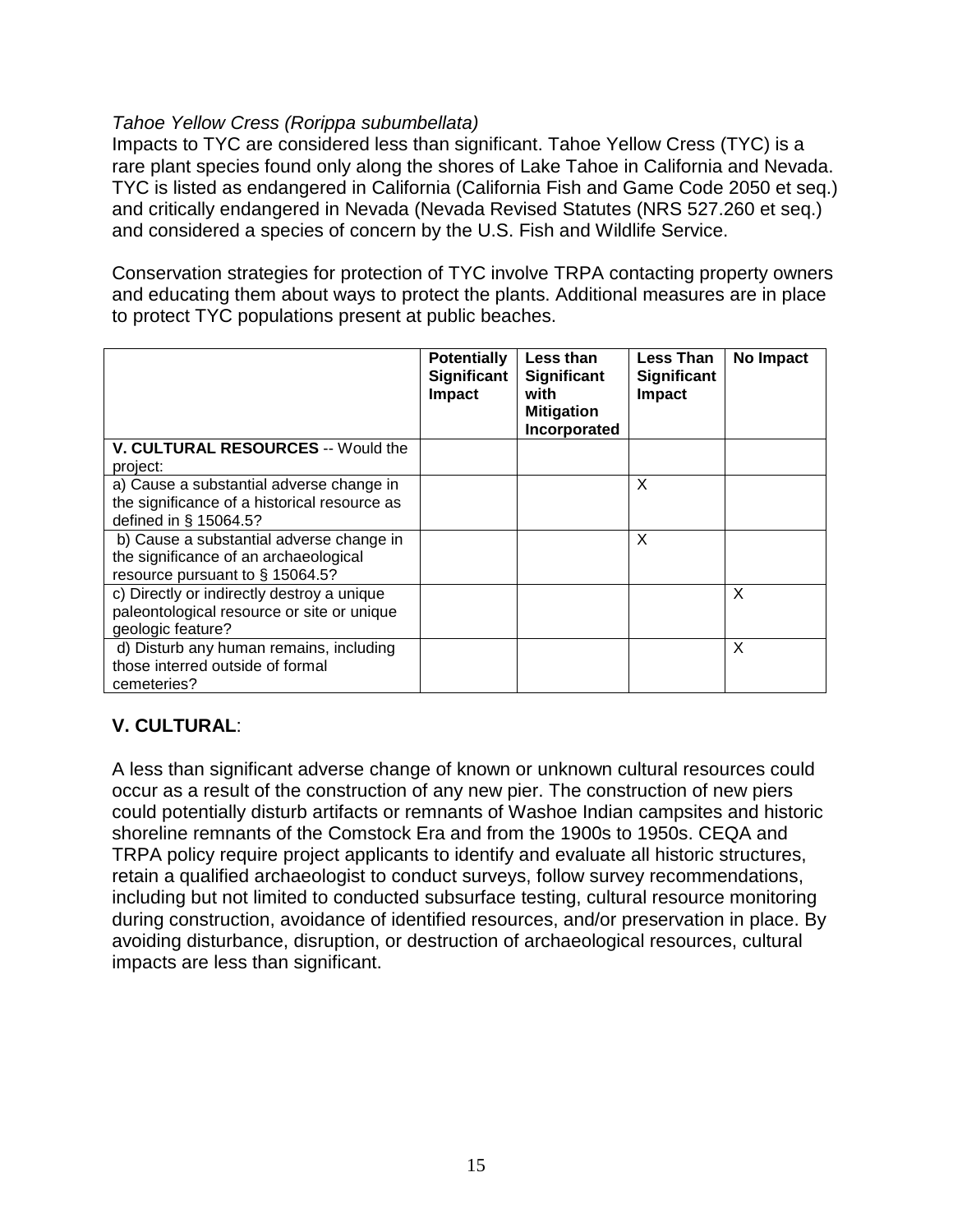|                                                                                                                                                                                                                                                                                                                | <b>Potentially</b><br><b>Significant</b><br>Impact | Less than<br><b>Significant</b><br>with<br><b>Mitigation</b><br>Incorporated | <b>Less Than</b><br><b>Significant</b><br><b>Impact</b> | No Impact               |
|----------------------------------------------------------------------------------------------------------------------------------------------------------------------------------------------------------------------------------------------------------------------------------------------------------------|----------------------------------------------------|------------------------------------------------------------------------------|---------------------------------------------------------|-------------------------|
| VI. GEOLOGY AND SOILS -- Would the<br>project:                                                                                                                                                                                                                                                                 |                                                    |                                                                              |                                                         |                         |
| a) Expose people or structures to potential<br>substantial adverse effects, including the<br>risk of loss, injury, or death involving:                                                                                                                                                                         |                                                    |                                                                              |                                                         | X                       |
| i) Rupture of a known earthquake<br>fault, as delineated on the most<br>recent Alquist-Priolo Earthquake<br>Fault Zoning Map issued by the<br>State Geologist for the area or<br>based on other substantial evidence<br>of a known fault? Refer to Division of<br>Mines and Geology Special<br>Publication 42. |                                                    |                                                                              |                                                         | X                       |
| ii) Strong seismic ground shaking?                                                                                                                                                                                                                                                                             |                                                    |                                                                              |                                                         | X                       |
| iii) Seismic-related ground failure,<br>including liquefaction?                                                                                                                                                                                                                                                |                                                    |                                                                              |                                                         | $\overline{\mathsf{x}}$ |
| iv) Landslides?                                                                                                                                                                                                                                                                                                |                                                    |                                                                              |                                                         | X                       |
| b) Result in substantial soil erosion or the<br>loss of topsoil?                                                                                                                                                                                                                                               |                                                    |                                                                              | X                                                       |                         |
| c) Be located on a geologic unit or soil that<br>is unstable, or that would become unstable<br>as a result of the project, and potentially<br>result in on- or off-site landslide, lateral<br>spreading, subsidence, liquefaction or<br>collapse?                                                              |                                                    |                                                                              |                                                         | X                       |
| d) Be located on expansive soil, as defined<br>in Table 18-1-B of the Uniform Building<br>Code (1994), creating substantial risks to<br>life or property?                                                                                                                                                      |                                                    |                                                                              |                                                         | X                       |
| e) Have soils incapable of adequately<br>supporting the use of septic tanks or<br>alternative waste water disposal systems<br>where sewers are not available for the<br>disposal of waste water?                                                                                                               |                                                    |                                                                              |                                                         | X                       |

#### **VI. GEOLOGY AND SOILS:**

Geology and soil impacts associated with the project are less than significant. Although additional piers may encourage the conversion of shoreline areas from native vegetation to non-native landscaping (e.g., turf grass) and removal of native vegetation may increase soil erosion and result in more nutrient loss to the Lake associated with fertilizer needs for non-native species, the potential impacts are less than significant through compliance with county, TRPA, and Water Board requirements, permit conditions, and regulations.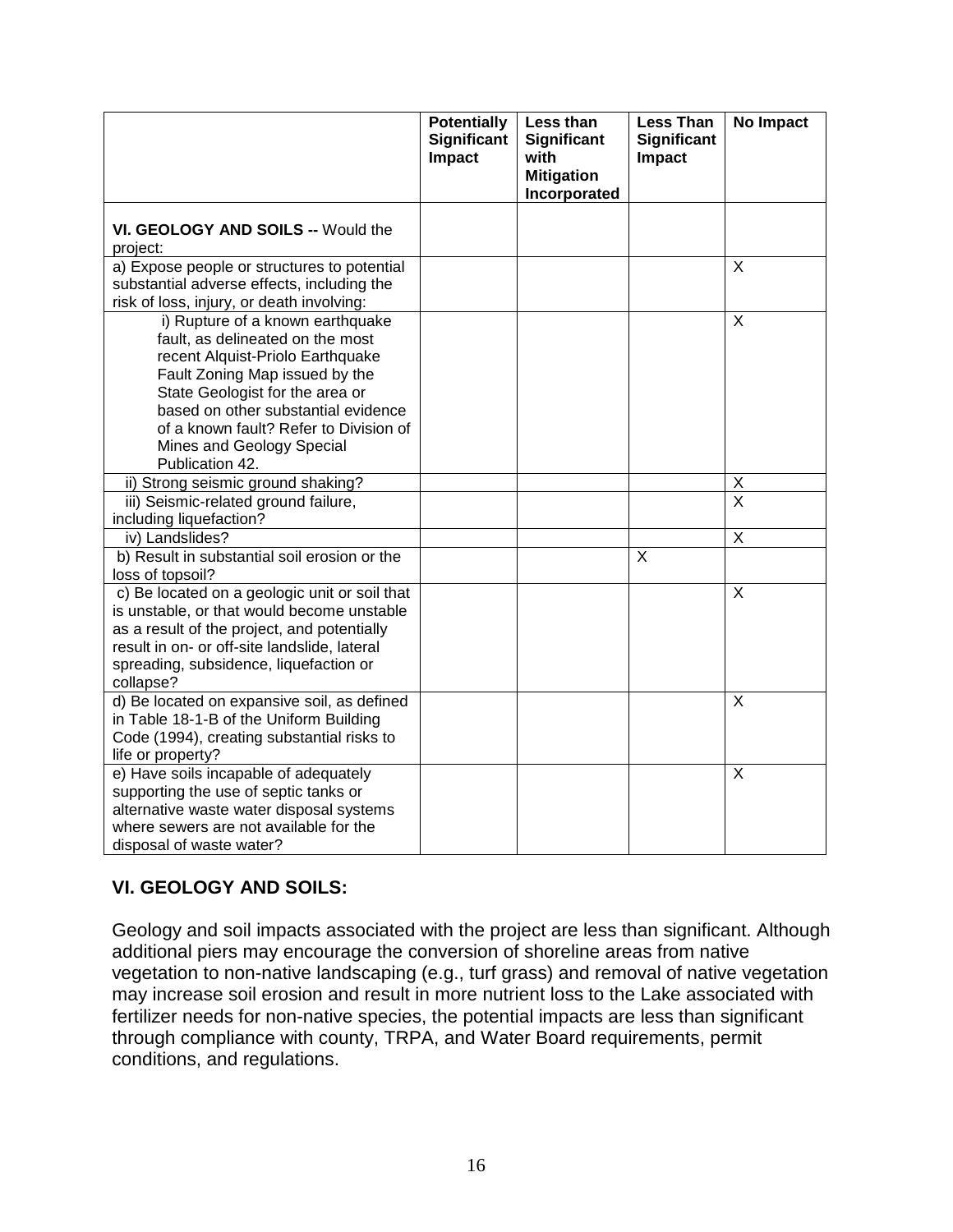The small number of allowable piers (12 new piers every two years, lake-wide) coupled with required design standards and construction best management practices inherent in project approval ensure there will be no substantial soil erosion or other geologic impacts.

|                                                                                                                                           | <b>Potentially</b><br>Significant<br>Impact | Less than<br><b>Significant</b><br>with<br><b>Mitigation</b><br>Incorporated | Less than<br><b>Significant</b><br>Impact | <b>No Impact</b> |
|-------------------------------------------------------------------------------------------------------------------------------------------|---------------------------------------------|------------------------------------------------------------------------------|-------------------------------------------|------------------|
| <b>VII. GREENHOUSE GAS EMISSIONS</b>                                                                                                      |                                             |                                                                              |                                           |                  |
| Would the project:                                                                                                                        |                                             |                                                                              |                                           |                  |
| a) Generate Greenhouse gas<br>emissions, either directly or indirectly,<br>that may have a significant impact on<br>the environment?      |                                             |                                                                              | X                                         |                  |
| b) Conflict with an applicable plan,<br>policy or regulation adopted for the<br>purpose of reducing the emissions of<br>greenhouse gases? |                                             |                                                                              |                                           | X                |

### **VII. GREENHOUSE GAS EMISSIONS**

Greenhouse gas emission impacts will be less than significant. Implementation of the Basin Plan changes do not alter the number of allowable piers or boats on Lake Tahoe, nor does it alter the magnitude of existing traffic patterns. Any greenhouse gas emissions resulting from pier construction will be short term. Furthermore, the small number of allowable piers in Lake Tahoe (12 new piers every two years, lake-wide) and required design standards prevent any significant impact.

The project is not expected to have an impact on an applicable plan, policy or regulation adopted for the purposes of reducing the emissions of greenhouse gases.

|                                              | <b>Potentially</b><br><b>Significant</b><br>Impact | Less than<br><b>Significant</b><br>with<br><b>Mitigation</b><br>Incorporated | <b>Less Than</b><br>Significant<br><b>Impact</b> | No Impact |
|----------------------------------------------|----------------------------------------------------|------------------------------------------------------------------------------|--------------------------------------------------|-----------|
| <b>VIII. HAZARDS AND HAZARDOUS</b>           |                                                    |                                                                              |                                                  |           |
| <b>MATERIALS</b> -- Would the project:       |                                                    |                                                                              |                                                  |           |
| a) Create a significant hazard to the public |                                                    |                                                                              |                                                  | X         |
| or the environment through the routine       |                                                    |                                                                              |                                                  |           |
| transport, use, or disposal of hazardous     |                                                    |                                                                              |                                                  |           |
| materials?                                   |                                                    |                                                                              |                                                  |           |
| b) Create a significant hazard to the public |                                                    |                                                                              | X                                                |           |
| or the environment through reasonably        |                                                    |                                                                              |                                                  |           |
| foreseeable upset and accident conditions    |                                                    |                                                                              |                                                  |           |
| involving the release of hazardous           |                                                    |                                                                              |                                                  |           |
| materials into the environment?              |                                                    |                                                                              |                                                  |           |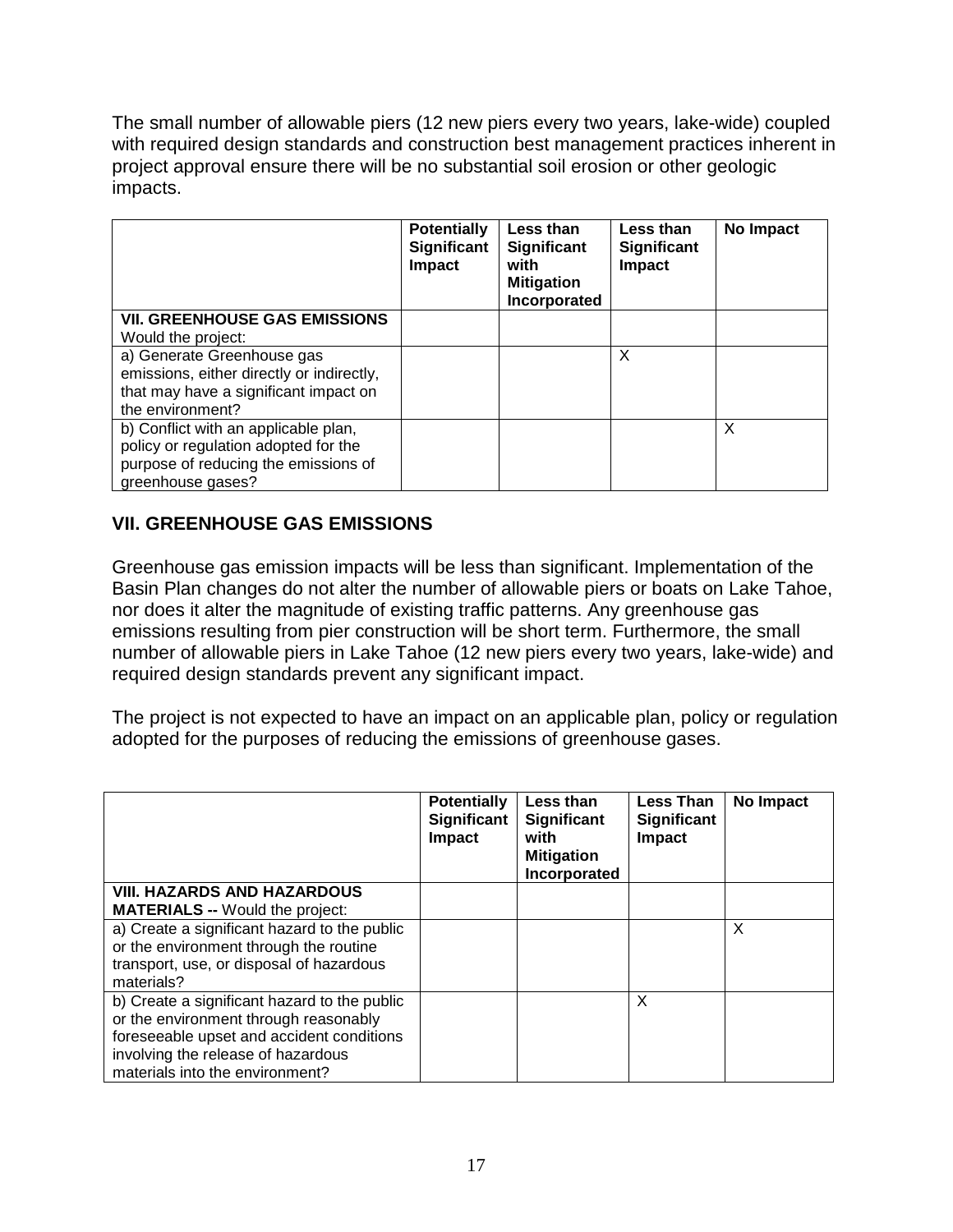|                                                                                                                                                                                                                                                                                    | <b>Potentially</b><br>Significant<br><b>Impact</b> | Less than<br><b>Significant</b><br>with<br><b>Mitigation</b><br>Incorporated | <b>Less Than</b><br><b>Significant</b><br>Impact | No Impact    |
|------------------------------------------------------------------------------------------------------------------------------------------------------------------------------------------------------------------------------------------------------------------------------------|----------------------------------------------------|------------------------------------------------------------------------------|--------------------------------------------------|--------------|
| c) Emit hazardous emissions or handle<br>hazardous or acutely hazardous materials,<br>substances, or waste within one-quarter<br>mile of an existing or proposed school?                                                                                                           |                                                    |                                                                              |                                                  | $\times$     |
| d) Be located on a site which is included on<br>a list of hazardous materials sites compiled<br>pursuant to Government Code Section<br>65962.5 and, as a result, would it create a<br>significant hazard to the public or the<br>environment?                                      |                                                    |                                                                              |                                                  | $\sf X$      |
| e) For a project located within an airport<br>land use plan or, where such a plan has<br>not been adopted, within two miles of a<br>public airport or public use airport, would<br>the project result in a safety hazard for<br>people residing or working in the project<br>area? |                                                    |                                                                              |                                                  | X            |
| f) For a project within the vicinity of a<br>private airstrip, would the project result in a<br>safety hazard for people residing or<br>working in the project area?                                                                                                               |                                                    |                                                                              |                                                  | $\times$     |
| g) Impair implementation of or physically<br>interfere with an adopted emergency<br>response plan or emergency evacuation<br>plan?                                                                                                                                                 |                                                    |                                                                              |                                                  | $\mathsf{X}$ |
| h) Expose people or structures to a<br>significant risk of loss, injury or death<br>involving wildland fires, including where<br>wildlands are adjacent to urbanized areas<br>or where residences are intermixed with<br>wildlands?                                                |                                                    |                                                                              |                                                  | $\sf X$      |

### **VIII. HAZARDS AND HAZARDOUS MATERIALS**:

Established regulatory oversight ensures less than significant hazards and hazardous materials impacts.

The Basin Plan Amendment allows additional shoreline pier projects that have the potential to impact public facilities such as waste water facilities. Since areas of Lake Tahoe's shoreline contain a sewer main below highwater, pier projects constructed in these areas could cause the release of hazardous waste if the sewer line was severed during pier construction (e.g., pile driving).

To protect underground infrastructures, California law requires that persons conducting excavation contact established regional notification centers, such as Underground Service Alert, before digging so any underground utilities can be identified and properly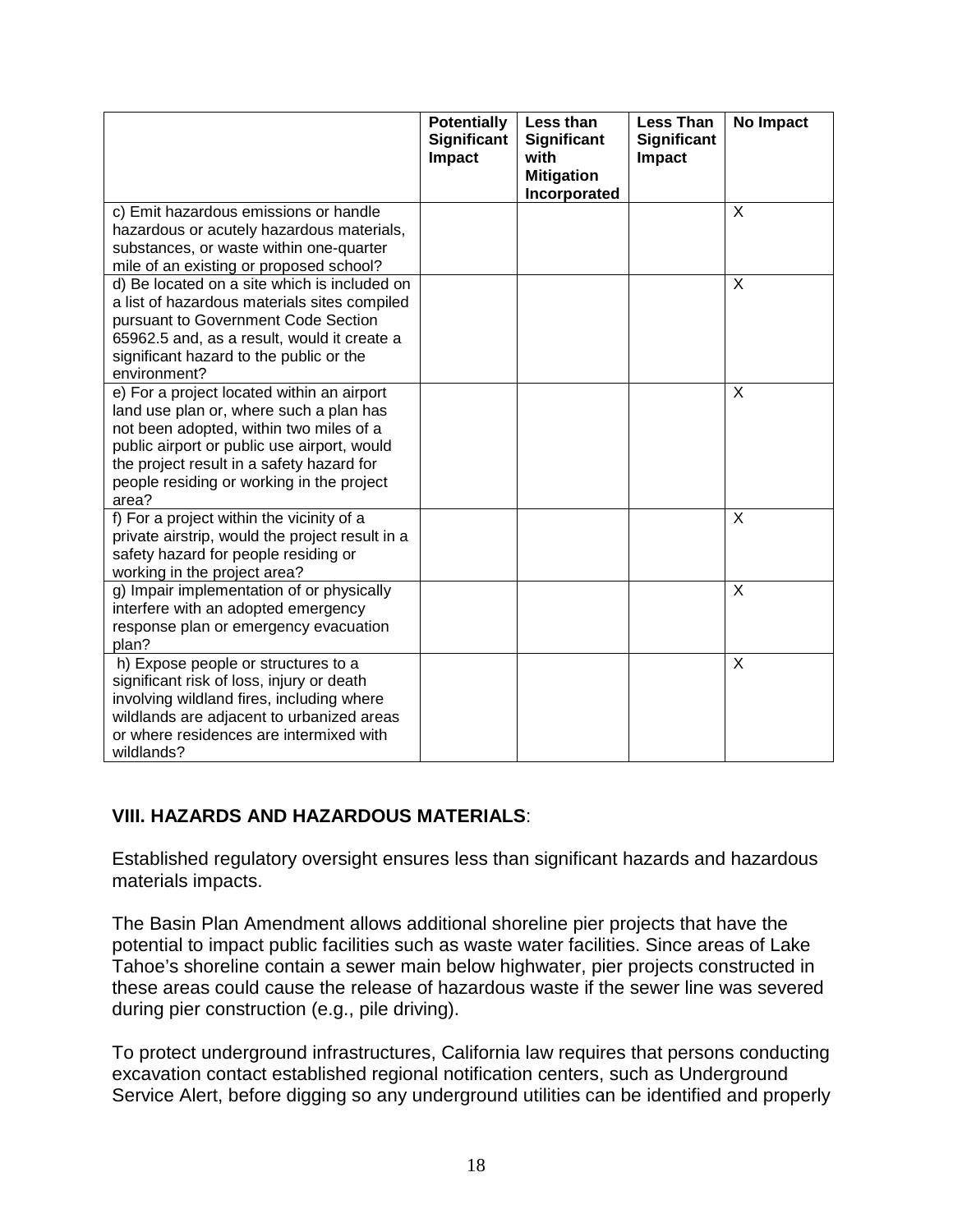marked. (California Government Code, Chapter 3.1, Article 2, Section 4216-4216.9). Since the California law requires person to contact the appropriate regional notification center prior to commencing excavation work, exposure of hazardous wastes from accidents associated with pier construction is identified as a less than significant impact.

To further ensure pier projects do not impact public facilities, water quality, or human health, pier project approvals may require the project applicant to prepare and implement a Spill Contingency Plan. The Spill Contingency Plan must identify measures that will be employed if a utility line is damaged during construction or if the utility line requires repair in the future. In addition, when utility lines are identified within the project area, the affected utility district should review the project to ensure that placement of the structure will not interfere with routing maintenance, repair, or replacement of the utility line.

|                                                                                                                                                                                                                                                                                                                                                                                                                           | <b>Potentially</b><br><b>Significant</b><br>Impact | Less than<br><b>Significant</b><br>with<br><b>Mitigation</b><br>Incorporated | <b>Less Than</b><br><b>Significant</b><br>Impact | <b>No Impact</b> |
|---------------------------------------------------------------------------------------------------------------------------------------------------------------------------------------------------------------------------------------------------------------------------------------------------------------------------------------------------------------------------------------------------------------------------|----------------------------------------------------|------------------------------------------------------------------------------|--------------------------------------------------|------------------|
| IX. HYDROLOGY AND WATER QUALITY<br>-- Would the project:                                                                                                                                                                                                                                                                                                                                                                  |                                                    |                                                                              |                                                  |                  |
| a) Violate any water quality standards or<br>waste discharge requirements?                                                                                                                                                                                                                                                                                                                                                |                                                    |                                                                              |                                                  | X                |
| b) Substantially deplete groundwater<br>supplies or interfere substantially with<br>groundwater recharge such that there<br>would be a net deficit in aquifer volume or<br>a lowering of the local groundwater table<br>level (e.g., the production rate of pre-<br>existing nearby wells would drop to a level<br>which would not support existing land uses<br>or planned uses for which permits have<br>been granted)? |                                                    |                                                                              |                                                  | X                |
| c) Substantially alter the existing drainage<br>pattern of the site or area, including<br>through the alteration of the course of a<br>stream or river, in a manner which would<br>result in substantial erosion or siltation on-<br>or off-site?                                                                                                                                                                         |                                                    |                                                                              | X                                                |                  |
| d) Substantially alter the existing drainage<br>pattern of the site or area, including<br>through the alteration of the course of a<br>stream or river, or substantially increase<br>the rate or amount of surface runoff in a<br>manner which would result in flooding on-<br>or off-site?                                                                                                                               |                                                    |                                                                              |                                                  | X                |
| e) Create or contribute runoff water which<br>would exceed the capacity of existing or<br>planned stormwater drainage systems or<br>provide substantial additional sources of<br>polluted runoff?                                                                                                                                                                                                                         |                                                    |                                                                              |                                                  | X                |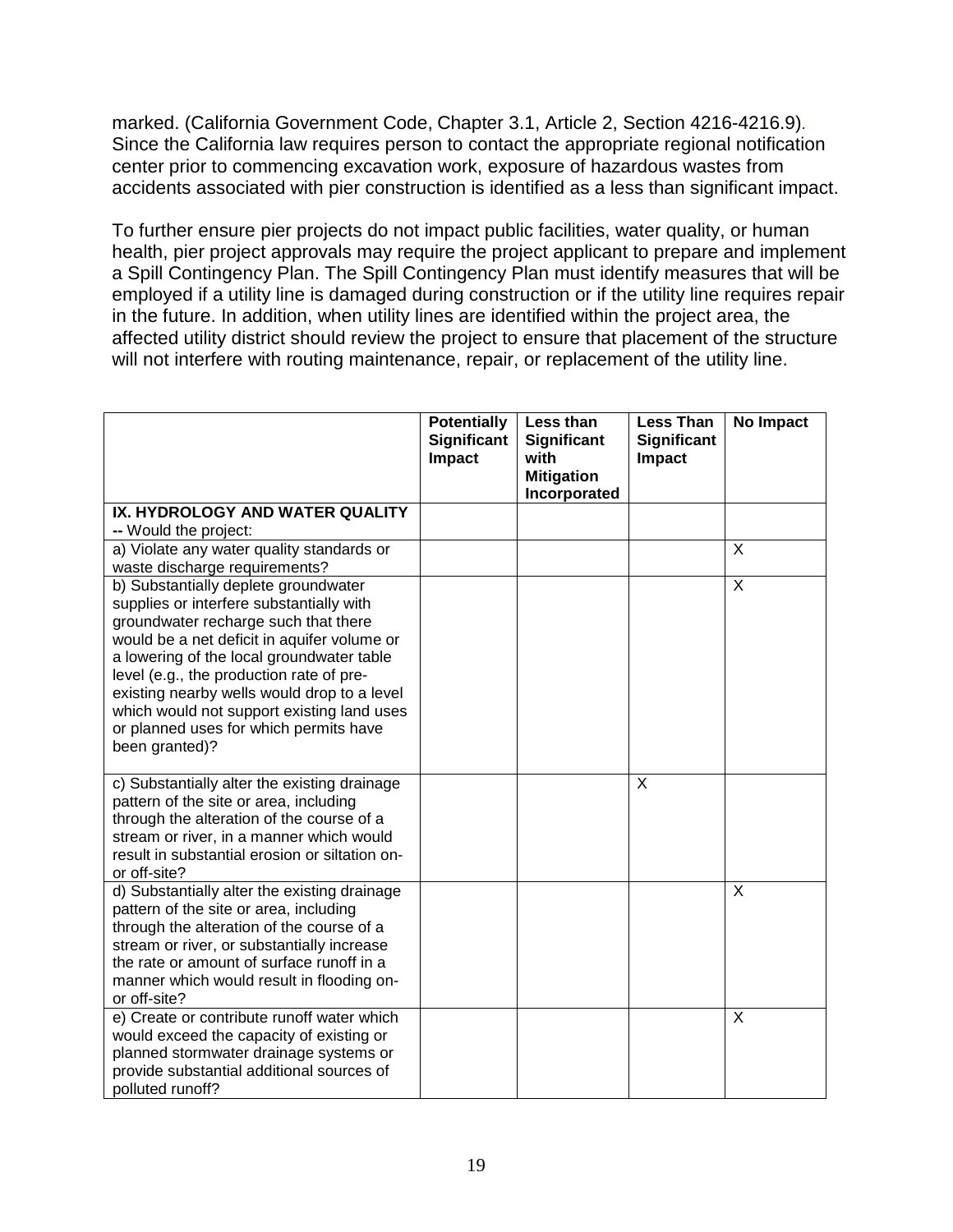|                                                                                                                                                                                  | <b>Potentially</b><br>Significant<br>Impact | Less than<br><b>Significant</b><br>with<br><b>Mitigation</b><br>Incorporated | Less Than<br><b>Significant</b><br><b>Impact</b> | No Impact |
|----------------------------------------------------------------------------------------------------------------------------------------------------------------------------------|---------------------------------------------|------------------------------------------------------------------------------|--------------------------------------------------|-----------|
| f) Otherwise substantially degrade water<br>quality?                                                                                                                             |                                             |                                                                              |                                                  | X         |
| g) Place housing within a 100-year flood<br>hazard area as mapped on a federal Flood<br>Hazard Boundary or Flood Insurance Rate<br>Map or other flood hazard delineation<br>map? |                                             |                                                                              |                                                  | X         |
| h) Place within a 100-year flood hazard<br>area structures which would impede or<br>redirect flood flows?                                                                        |                                             |                                                                              |                                                  | X         |
| i) Expose people or structures to a<br>significant risk of loss, injury or death<br>involving flooding, including flooding as a<br>result of the failure of a levee or dam?      |                                             |                                                                              |                                                  | X         |
| j) Inundation by seiche, tsunami, or<br>mudflow?                                                                                                                                 |                                             |                                                                              |                                                  | X         |

### **IX. HYDROLOGY AND WATER QUALITY:**

New piers, especially floating piers, along Lake Tahoe's shoreline could affect littoral drift processes and stream environment zones which cross the shorezone at the mouth of each river and creek. These impacts are expected to be less than significant.

#### *Littoral Drift*

The construction of new piers that may affect littoral drift processes. Implementation of required best management practices will lead to less than significant impacts to littoral drift. TRPA's Code amendments prohibit the construction of floating piers that 1) float along their full length, and 2) interrupt natural littoral processes.

#### *Stream Environment Zones*

Loss of SEZs and beach soils may result from the construction of access pathways associated with new shoreline structures. Potential SEZ impacts are less than significant. Both TRPA and Water Board approval processes for new shoreline structures require protective vegetation BMPs be built into the project. New pier construction is subject to stringent Water Board regulatory oversight. The Water Board Basin Plan prohibits the discharge of any waste or deleterious material to surface waters, stream environment zones, and to land below the high-water rim of Lake Tahoe. The basin plan amendment does not remove those protections. TRPA's Code and the Water Board Basin Plan both require that new projects disturbing riparian plant communities include an in-kind restoration at a 1.5:1 ratio (restoration:disturbance). New pier projects cannot be approved unless restoration of riparian habitat is built-in to the pier project.

As a result, the project is expected to have a less than significant impact on water quality and hydrology.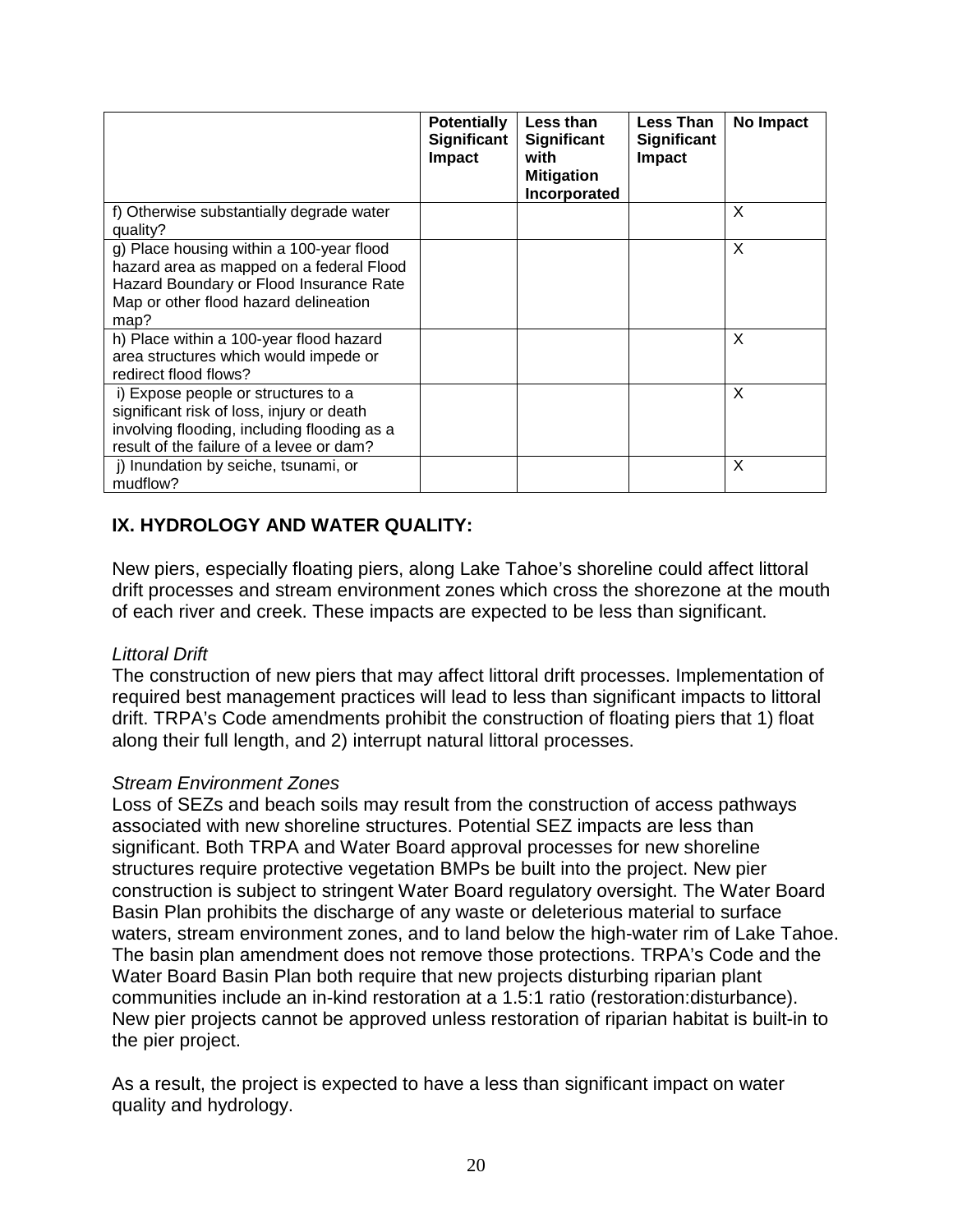|                                                                                                                                                                                                                                                                                                                                  | <b>Potentially</b><br><b>Significant</b><br>Impact | Less than<br>Significant<br>with<br><b>Mitigation</b><br>Incorporated | <b>Less Than</b><br>Significant<br>Impact | No Impact |
|----------------------------------------------------------------------------------------------------------------------------------------------------------------------------------------------------------------------------------------------------------------------------------------------------------------------------------|----------------------------------------------------|-----------------------------------------------------------------------|-------------------------------------------|-----------|
| X. LAND USE AND PLANNING - Would                                                                                                                                                                                                                                                                                                 |                                                    |                                                                       |                                           |           |
| the project:                                                                                                                                                                                                                                                                                                                     |                                                    |                                                                       |                                           |           |
| a) Physically divide an established                                                                                                                                                                                                                                                                                              |                                                    |                                                                       |                                           | X         |
| community?                                                                                                                                                                                                                                                                                                                       |                                                    |                                                                       |                                           |           |
| b) Conflict with any applicable land use<br>plan, policy, or regulation of an agency with<br>jurisdiction over the project (including, but<br>not limited to the general plan, specific<br>plan, local coastal program, or zoning<br>ordinance) adopted for the purpose of<br>avoiding or mitigating an environmental<br>effect? |                                                    |                                                                       |                                           | X         |
| c) Conflict with any applicable habitat<br>conservation plan or natural community<br>conservation plan?                                                                                                                                                                                                                          |                                                    |                                                                       |                                           | X         |

### **X. LAND USE AND PLANNING:**

No significant land use and planning impacts are identified. The Water Board action is being taken to align with recent changes to the TRPA shoreline Code and previous Basin Plan amendments that defer development authority to the TRPA. The shoreline Code provisions providing a framework for development within the shoreline that is consistent with that existing plans. The allowed pattern of development is restricted not only by land use designations identified in local plans, but also by other existing provisions of the code that would remain unchanged, as well as by the requirement for compliance with environmental thresholds.

|                                                                                                                                                                                | <b>Potentially</b><br>Significant<br><b>Impact</b> | Less than<br>Significant<br>with<br><b>Mitigation</b><br>Incorporated | <b>Less Than</b><br>Significant<br>Impact | No Impact |
|--------------------------------------------------------------------------------------------------------------------------------------------------------------------------------|----------------------------------------------------|-----------------------------------------------------------------------|-------------------------------------------|-----------|
| XI. MINERAL RESOURCES -- Would the<br>project:                                                                                                                                 |                                                    |                                                                       |                                           |           |
| a) Result in the loss of availability of a<br>known mineral resource that would be of<br>value to the region and the residents of the<br>state?                                |                                                    |                                                                       |                                           | X         |
| b) Result in the loss of availability of a<br>locally-important mineral resource recovery<br>site delineated on a local general plan,<br>specific plan or other land use plan? |                                                    |                                                                       |                                           | X         |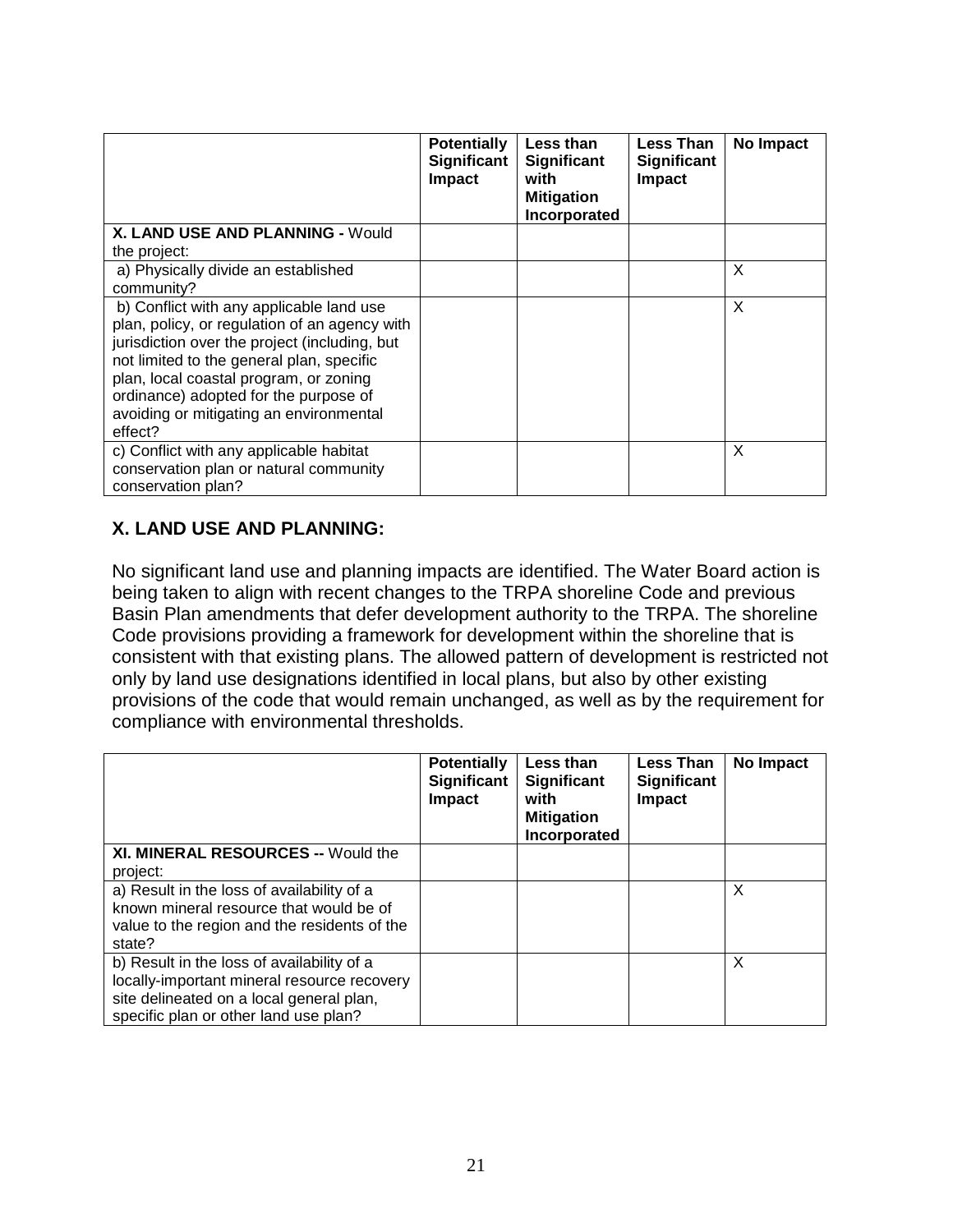### **XI. MINERAL RESOURCES:**

No significant impacts on mineral resources are identified, as there are no mapped deposits or identified mineral resources along Lake Tahoe's shoreline.

|                                                                                                                                                                                                                                                                                       | <b>Potentially</b><br>Significant<br>Impact | Less than<br><b>Significant</b><br>with<br><b>Mitigation</b><br>Incorporated | Less Than<br><b>Significant</b><br><b>Impact</b> | No Impact |
|---------------------------------------------------------------------------------------------------------------------------------------------------------------------------------------------------------------------------------------------------------------------------------------|---------------------------------------------|------------------------------------------------------------------------------|--------------------------------------------------|-----------|
| XII. NOISE -- Would the project result in:                                                                                                                                                                                                                                            |                                             |                                                                              |                                                  |           |
| a) Exposure of persons to or generation of<br>noise levels in excess of standards<br>established in the local general plan or<br>noise ordinance, or applicable standards of<br>other agencies?                                                                                       |                                             |                                                                              |                                                  | X         |
| b) Exposure of persons to or generation of<br>excessive groundborne vibration or<br>groundborne noise levels?                                                                                                                                                                         |                                             |                                                                              |                                                  | $\times$  |
| c) A substantial permanent increase in<br>ambient noise levels in the project vicinity<br>above levels existing without the project?                                                                                                                                                  |                                             |                                                                              |                                                  | $\sf X$   |
| d) A substantial temporary or periodic<br>increase in ambient noise levels in the<br>project vicinity above levels existing without<br>the project?                                                                                                                                   |                                             |                                                                              | X                                                |           |
| e) For a project located within an airport<br>land use plan or, where such a plan has<br>not been adopted, within two miles of a<br>public airport or public use airport, would<br>the project expose people residing or<br>working in the project area to excessive<br>noise levels? |                                             |                                                                              |                                                  | X         |
| f) For a project within the vicinity of a<br>private airstrip, would the project expose<br>people residing or working in the project<br>area to excessive noise levels?                                                                                                               |                                             |                                                                              |                                                  | X         |

#### **XII. NOISE**:

New pier construction will not result in substantial noise increase, and the impacts will be less than significant. The Basin Plan amendment will allow projects which could result in temporary increases of ambient noise associated with the construction of a pier. Projects within Lake Tahoe's shoreline in the City of South Lake Tahoe and El Dorado and Placer Counties are referred to the TRPA for review and permitting. The city and counties defer to TRPA's conditions for noise and incorporate these same conditions if city or county building permits are required in addition to TRPA permits. Shoreline projects must comply with the following condition:

*Any normal construction activities creating noise in excess of the TRPA noise standards shall be considered exempt from said standards provided all such work is conducted between the hours of 8:00 am and 6:30 pm*.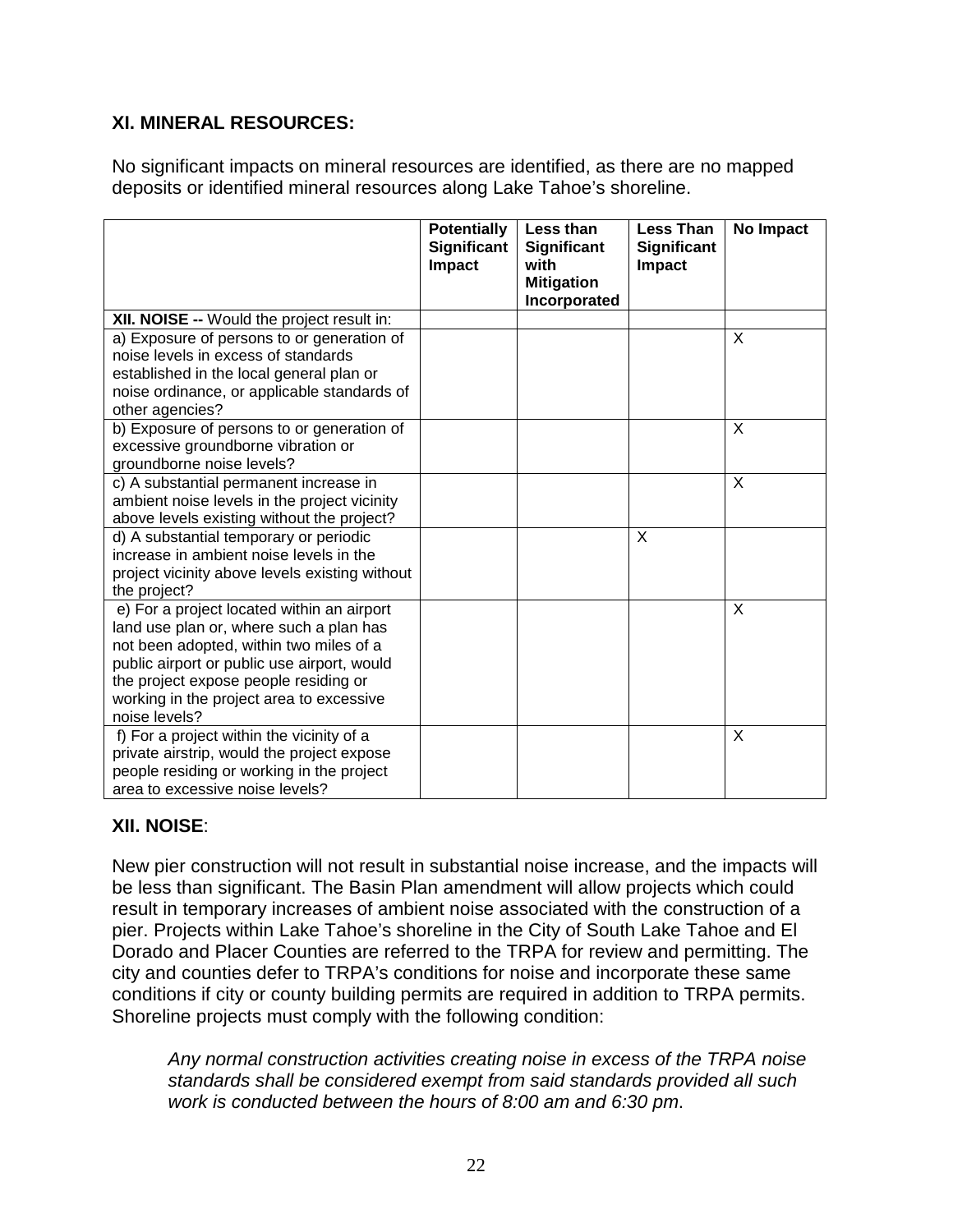Construction outside of this specified timeframe may take place only if the noise associated with the construction activity complies with TRPA's noise thresholds.

|                                             | <b>Potentially</b><br>Significant<br>Impact | Less than<br>Significant<br>with<br><b>Mitigation</b><br>Incorporated | <b>Less Than</b><br><b>Significant</b><br><b>Impact</b> | No Impact |
|---------------------------------------------|---------------------------------------------|-----------------------------------------------------------------------|---------------------------------------------------------|-----------|
| XIII. POPULATION AND HOUSING --             |                                             |                                                                       |                                                         | X         |
| Would the project:                          |                                             |                                                                       |                                                         |           |
| a) Induce substantial population growth in  |                                             |                                                                       |                                                         | X         |
| an area, either directly (for example, by   |                                             |                                                                       |                                                         |           |
| proposing new homes and businesses) or      |                                             |                                                                       |                                                         |           |
| indirectly (for example, through extension  |                                             |                                                                       |                                                         |           |
| of roads or other infrastructure)?          |                                             |                                                                       |                                                         |           |
| b) Displace substantial numbers of existing |                                             |                                                                       |                                                         | X         |
| housing, necessitating the construction of  |                                             |                                                                       |                                                         |           |
| replacement housing elsewhere?              |                                             |                                                                       |                                                         |           |
| c) Displace substantial numbers of people,  |                                             |                                                                       |                                                         | X         |
| necessitating the construction of           |                                             |                                                                       |                                                         |           |
| replacement housing elsewhere?              |                                             |                                                                       |                                                         |           |

#### **XIII. POPULATION AND HOUSING**:

No impacts to population growth and housing needs associated with new pier construction along Lake Tahoe's shoreline have been identified.

|                                                                                                                                                                                                                                                                                                                                                                                                                                                        | <b>Potentially</b><br>Significant<br><b>Impact</b> | Less than<br><b>Significant</b><br>with<br><b>Mitigation</b><br>Incorporated | Less Than<br><b>Significant</b><br><b>Impact</b> | No Impact |
|--------------------------------------------------------------------------------------------------------------------------------------------------------------------------------------------------------------------------------------------------------------------------------------------------------------------------------------------------------------------------------------------------------------------------------------------------------|----------------------------------------------------|------------------------------------------------------------------------------|--------------------------------------------------|-----------|
| <b>XIV. PUBLIC SERVICES</b>                                                                                                                                                                                                                                                                                                                                                                                                                            |                                                    |                                                                              |                                                  |           |
| a) Would the project result in substantial<br>adverse physical impacts associated with<br>the provision of new or physically altered<br>governmental facilities, need for new or<br>physically altered governmental facilities,<br>the construction of which could cause<br>significant environmental impacts, in order<br>to maintain acceptable service ratios,<br>response times or other performance<br>objectives for any of the public services: |                                                    |                                                                              |                                                  |           |
| Fire protection?                                                                                                                                                                                                                                                                                                                                                                                                                                       |                                                    |                                                                              |                                                  | X         |
| Police protection?                                                                                                                                                                                                                                                                                                                                                                                                                                     |                                                    |                                                                              |                                                  | X         |
| Schools?                                                                                                                                                                                                                                                                                                                                                                                                                                               |                                                    |                                                                              |                                                  | X         |
| Parks?                                                                                                                                                                                                                                                                                                                                                                                                                                                 |                                                    |                                                                              |                                                  | X         |
| Other public facilities?                                                                                                                                                                                                                                                                                                                                                                                                                               |                                                    |                                                                              |                                                  | X         |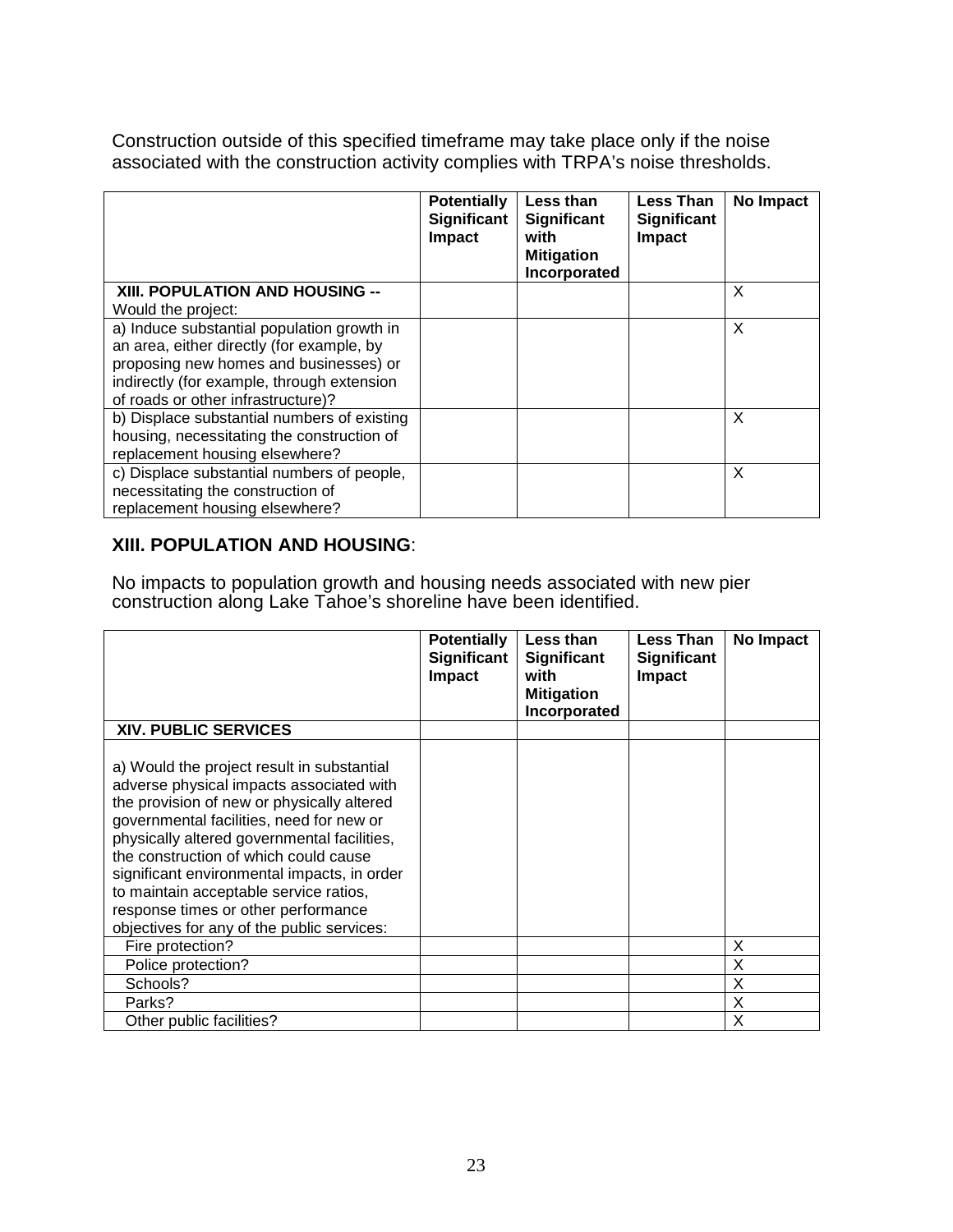#### **XIV. PUBLIC SERVICES:**

No impacts on public services are identified or expected to occur as impacts of the Basin Plan amendment. The basin plan amendments do not effectively change the number of constructed piers, nor does it influence the number or type of boats on Lake Tahoe. The Basin Plan amendments narrowly influences the allowable location of future pier construction.

|                                            | <b>Potentially</b><br>Significant<br>Impact | Less than<br><b>Significant</b><br>with<br><b>Mitigation</b><br>Incorporated | <b>Less Than</b><br><b>Significant</b><br>Impact | No Impact |
|--------------------------------------------|---------------------------------------------|------------------------------------------------------------------------------|--------------------------------------------------|-----------|
| <b>XV. RECREATION</b>                      |                                             |                                                                              |                                                  |           |
| a) Would the project increase the use of   |                                             |                                                                              |                                                  | X         |
| existing neighborhood and regional parks   |                                             |                                                                              |                                                  |           |
| or other recreational facilities such that |                                             |                                                                              |                                                  |           |
| substantial physical deterioration of the  |                                             |                                                                              |                                                  |           |
| facility would occur or be accelerated?    |                                             |                                                                              |                                                  |           |
| b) Does the project include recreational   |                                             |                                                                              | X                                                |           |
| facilities or require the construction or  |                                             |                                                                              |                                                  |           |
| expansion of recreational facilities which |                                             |                                                                              |                                                  |           |
| might have an adverse physical effect on   |                                             |                                                                              |                                                  |           |
| the environment?                           |                                             |                                                                              |                                                  |           |

#### **XV. RECREATION**:

Potential recreation impacts associated with the Basin Plan amendment are less than significant. The basin plan amendments do not effectively change the number of constructed piers, nor does it influence the number or type of boats on Lake Tahoe. The Basin Plan amendments narrowly influences the allowable location of future pier construction. The location of those piers is not expected to increase the use of existing neighborhood and regional parks or expected to require construction or expansion of facilities. Under the amended shoreline Code, the approval and placement of shoreline structures is limited by a graduated approval rate of up to 12 new private piers every two years, for a total buildout of no more than 128 private piers, and a total buildout of up to 10 new public piers.

|                                                 | <b>Potentially</b><br>Significant<br>Impact | Less than<br>Significant<br>with<br><b>Mitigation</b><br>Incorporated | <b>Less Than</b><br>Significant<br>Impact | No Impact |
|-------------------------------------------------|---------------------------------------------|-----------------------------------------------------------------------|-------------------------------------------|-----------|
| XVI. TRANSPORTATION/TRAFFIC --                  |                                             |                                                                       |                                           |           |
| Would the project:                              |                                             |                                                                       |                                           |           |
| a) Cause an increase in traffic which is        |                                             |                                                                       |                                           | X         |
| substantial in relation to the existing traffic |                                             |                                                                       |                                           |           |
| load and capacity of the street system (i.e.,   |                                             |                                                                       |                                           |           |
| result in a substantial increase in either the  |                                             |                                                                       |                                           |           |
| number of vehicle trips, the volume to          |                                             |                                                                       |                                           |           |
| capacity ratio on roads, or congestion at       |                                             |                                                                       |                                           |           |
| intersections)?                                 |                                             |                                                                       |                                           |           |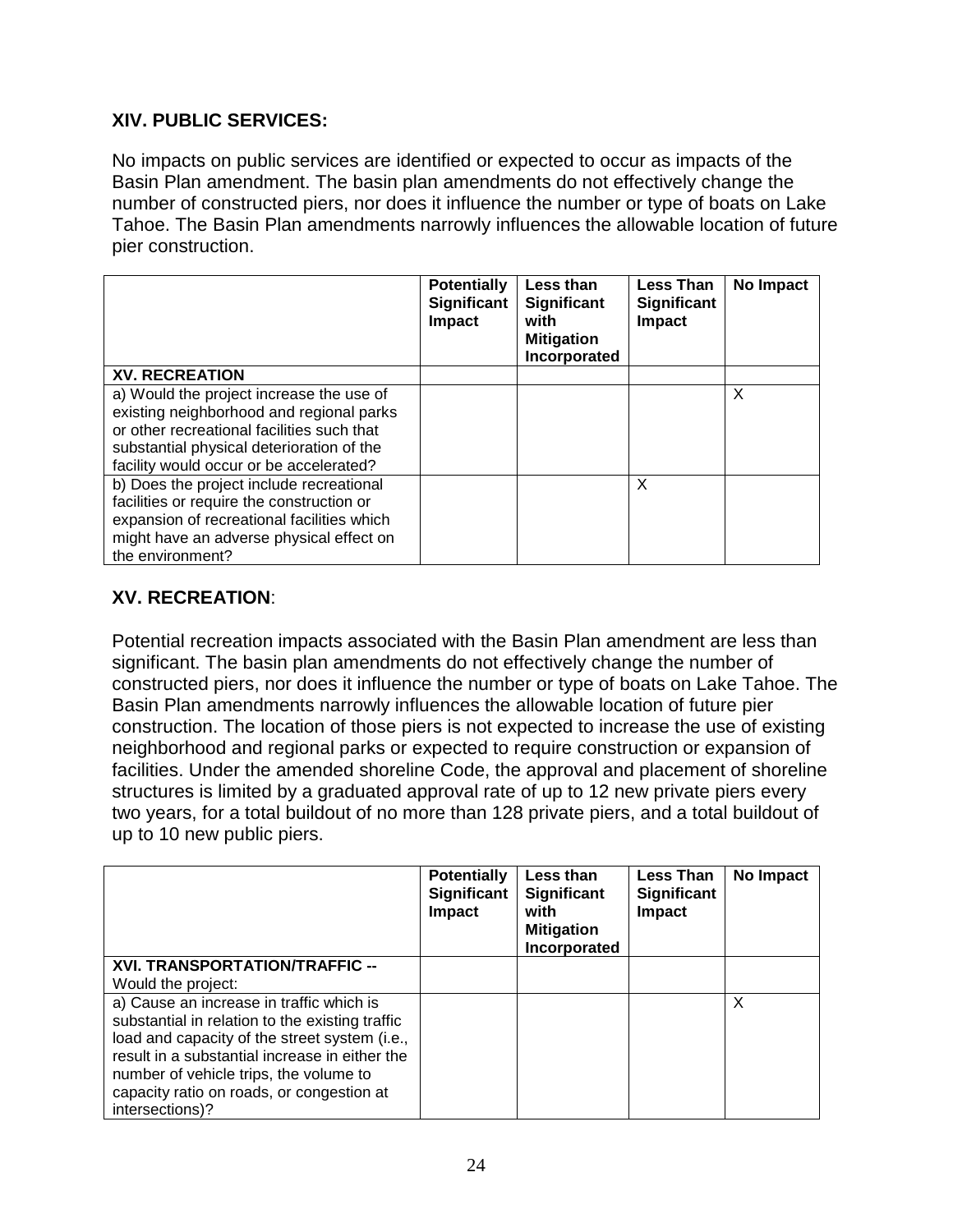|                                                                                                                                                                                  | <b>Potentially</b><br>Significant<br>Impact | Less than<br>Significant<br>with<br><b>Mitigation</b><br>Incorporated | <b>Less Than</b><br><b>Significant</b><br><b>Impact</b> | No Impact |
|----------------------------------------------------------------------------------------------------------------------------------------------------------------------------------|---------------------------------------------|-----------------------------------------------------------------------|---------------------------------------------------------|-----------|
| b) Exceed, either individually or<br>cumulatively, a level of service standard<br>established by the county congestion<br>management agency for designated roads<br>or highways? |                                             |                                                                       |                                                         | $\times$  |
| c) Result in a change in air traffic patterns,<br>including either an increase in traffic levels<br>or a change in location that results in<br>substantial safety risks?         |                                             |                                                                       |                                                         | $\times$  |
| d) Substantially increase hazards due to a<br>design feature (e.g., sharp curves or<br>dangerous intersections) or incompatible<br>uses (e.g., farm equipment)?                  |                                             |                                                                       |                                                         | X         |
| e) Result in inadequate emergency<br>access?                                                                                                                                     |                                             |                                                                       |                                                         | X         |
| f) Result in inadequate parking capacity?                                                                                                                                        |                                             |                                                                       |                                                         | X         |
| g) Conflict with adopted policies, plans, or<br>programs supporting alternative<br>transportation (e.g., bus turnouts, bicycle<br>racks)?                                        |                                             |                                                                       |                                                         | $\times$  |

### **XVI. TRANSPORTATION/TRAFFIC:**

No impacts on transportation or traffic are identified or expected to occur as direct or indirect impacts of the Basin Plan amendment.

|                                                                                                                                                                                                                                                                                                                                                                                                                                                                      | <b>Potentially</b><br>Significant<br><b>Impact</b> | Less than<br><b>Significant</b><br>with<br><b>Mitigation</b><br>Incorporated | <b>Less Than</b><br><b>Significant</b><br><b>Impact</b> | No Impact |
|----------------------------------------------------------------------------------------------------------------------------------------------------------------------------------------------------------------------------------------------------------------------------------------------------------------------------------------------------------------------------------------------------------------------------------------------------------------------|----------------------------------------------------|------------------------------------------------------------------------------|---------------------------------------------------------|-----------|
| <b>XVII. TRIBAL CULTURAL RESOURCES -</b><br>- Would the project cause a substantial<br>adverse change in the significance of a<br>tribal cultural resource, defined in Public<br>Resources Code section 21074 as either a<br>site, feature, place, cultural landscape that<br>is geographically defined in terms of the<br>size and scope of the landscape, sacred<br>place, or object with cultural value to a<br>California Native American tribe, and that<br>is: |                                                    |                                                                              |                                                         |           |
| a) Listed or eligible for listing in the<br>California Register of Historical Resources,<br>or in a local register of historical resources<br>as defined in Public Resources Code<br>section 5020.1(k)?                                                                                                                                                                                                                                                              |                                                    |                                                                              |                                                         | X         |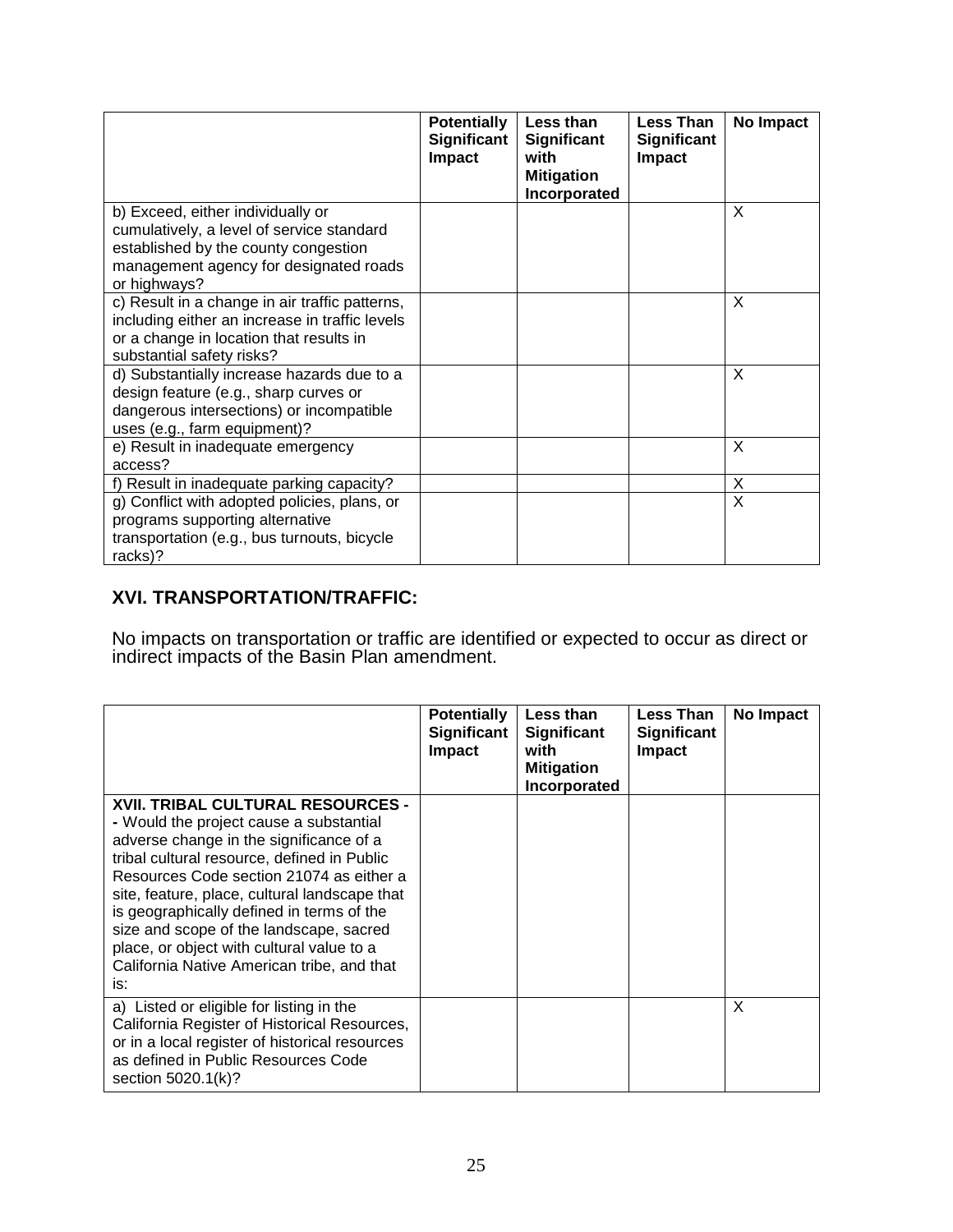|                                                                                                                                                                                                                                                                                                                                                                                                                                                     | <b>Potentially</b><br>Significant<br><b>Impact</b> | Less than<br><b>Significant</b><br>with<br><b>Mitigation</b><br>Incorporated | <b>Less Than</b><br><b>Significant</b><br><b>Impact</b> | No Impact |
|-----------------------------------------------------------------------------------------------------------------------------------------------------------------------------------------------------------------------------------------------------------------------------------------------------------------------------------------------------------------------------------------------------------------------------------------------------|----------------------------------------------------|------------------------------------------------------------------------------|---------------------------------------------------------|-----------|
| b) A resource determined by the lead<br>agency, in its discretion and supported by<br>substantial evidence, to be significant<br>pursuant to criteria set forth in subdivision<br>(c) of Public Resources Code section<br>5024.1. In applying the criteria set forth in<br>subdivision (c) of Public Resources Code<br>section 5024.1, the lead agency shall<br>consider the significance of the resource to<br>a California Native American tribe? |                                                    |                                                                              |                                                         | X         |

#### **XVII. TRIBAL CULTURAL RESOURCES:**

No impacts on tribal cultural resources are identified or expected to occur as direct or indirect impacts of the Basin Plan amendment. The construction of new piers could potentially disturb artifacts or remnants of Washoe Indian campsites and historic shoreline remnants of the Comstock Era and from the 1900s to 1950s. CEQA and TRPA policy require project applicants to identify and evaluate all historic structures, retain a qualified archaeologist to conduct surveys, follow survey recommendations, including but not limited to conducted subsurface testing, cultural resource monitoring during construction, avoidance of identified resources, and/or preservation in place.

|                                                                                                                                                                                                                    | <b>Potentially</b><br><b>Significant</b><br>Impact | Less than<br><b>Significant</b><br>with<br><b>Mitigation</b> | <b>Less Than</b><br><b>Significant</b><br>Impact | <b>No</b><br><b>Impact</b> |
|--------------------------------------------------------------------------------------------------------------------------------------------------------------------------------------------------------------------|----------------------------------------------------|--------------------------------------------------------------|--------------------------------------------------|----------------------------|
| <b>XVIII. UTILITIES AND SERVICE</b>                                                                                                                                                                                |                                                    | Incorporated                                                 |                                                  |                            |
| <b>SYSTEMS -- Would the project</b>                                                                                                                                                                                |                                                    |                                                              |                                                  |                            |
| a) Exceed wastewater treatment<br>requirements of the applicable Regional<br><b>Water Quality Control Board?</b>                                                                                                   |                                                    |                                                              |                                                  | X                          |
| b) Require or result in the construction of<br>new water or wastewater treatment<br>facilities or expansion of existing facilities,<br>the construction of which could cause<br>significant environmental effects? |                                                    |                                                              |                                                  | X                          |
| c)Require or result in the construction of<br>new storm water drainage facilities or<br>expansion of existing facilities, the<br>construction of which could cause<br>significant environmental effects?           |                                                    |                                                              |                                                  | $\mathsf{x}$               |
| d) Have sufficient water supplies available<br>to serve the project from existing<br>entitlements and resources, or are new or<br>expanded entitlements needed?                                                    |                                                    |                                                              |                                                  | X                          |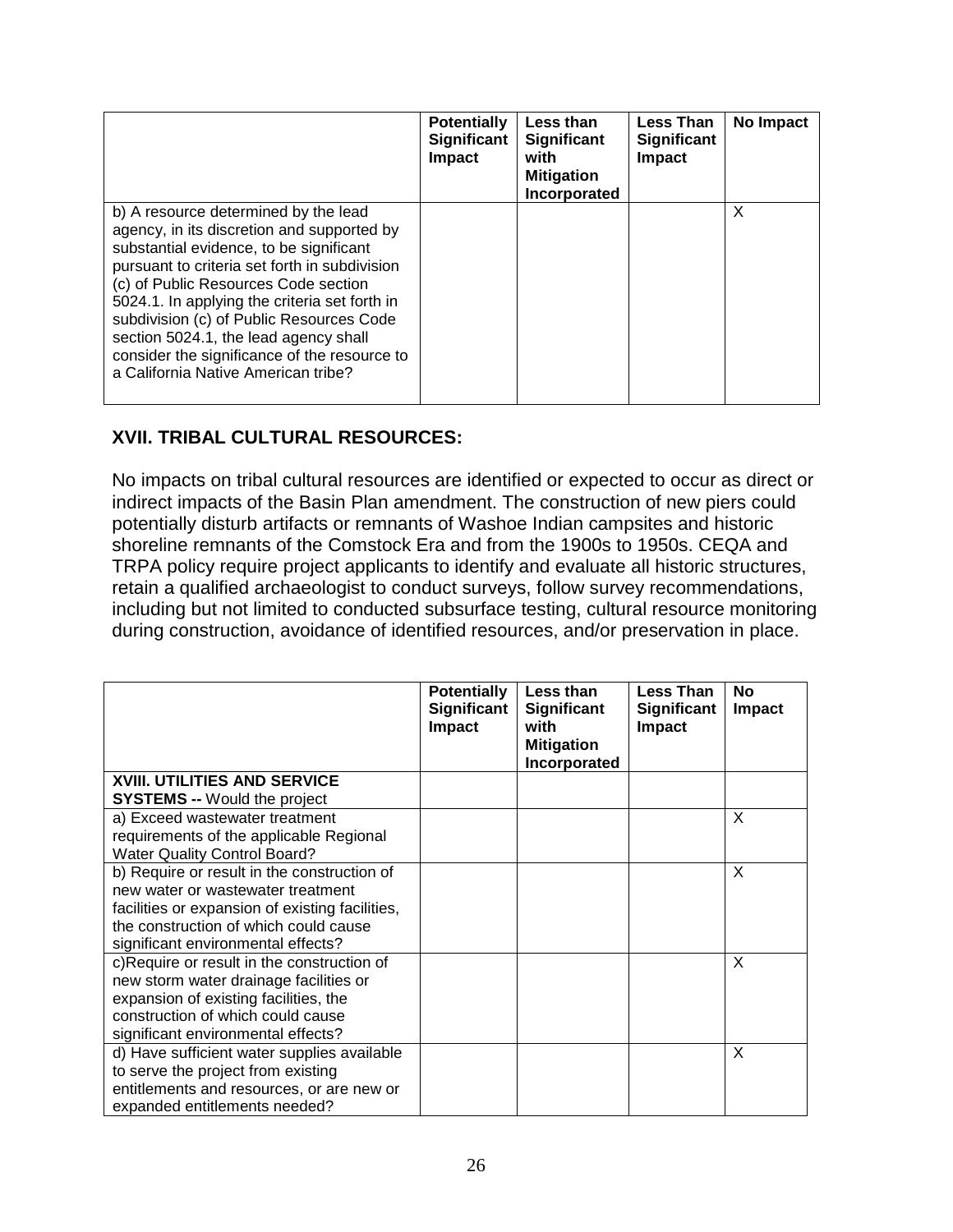|                                             | <b>Potentially</b><br><b>Significant</b><br><b>Impact</b> | Less than<br>Significant<br>with<br><b>Mitigation</b><br>Incorporated | <b>Less Than</b><br><b>Significant</b><br>Impact | No<br>Impact |
|---------------------------------------------|-----------------------------------------------------------|-----------------------------------------------------------------------|--------------------------------------------------|--------------|
| e) Result in a determination by the         |                                                           |                                                                       |                                                  | X            |
| wastewater treatment provider which         |                                                           |                                                                       |                                                  |              |
| serves or may serve the project that it has |                                                           |                                                                       |                                                  |              |
| adequate capacity to serve the project's    |                                                           |                                                                       |                                                  |              |
| projected demand in addition to the         |                                                           |                                                                       |                                                  |              |
| provider's existing commitments?            |                                                           |                                                                       |                                                  |              |
| f) Be served by a landfill with sufficient  |                                                           |                                                                       |                                                  | X            |
| permitted capacity to accommodate the       |                                                           |                                                                       |                                                  |              |
| project's solid waste disposal needs?       |                                                           |                                                                       |                                                  |              |
| g) Comply with federal, state, and local    |                                                           |                                                                       |                                                  | X            |
| statutes and regulations related to solid   |                                                           |                                                                       |                                                  |              |
| waste?                                      |                                                           |                                                                       |                                                  |              |

### **XVIII. UTILITIES AND SERVICE SYSTEMS**:

No new domestic water or wastewater treatment systems will be associated with future pier projects located along Lake Tahoe's shoreline.

|                                                                                                                                                                                                                                                                                                                                                                                                                                                                                        | <b>Potentially</b><br><b>Significant</b><br><b>Impact</b> | Less than<br><b>Significant</b><br>with<br><b>Mitigation</b><br>Incorporated | <b>Less Than</b><br><b>Significant</b><br><b>Impact</b> | <b>No</b><br>Impact |
|----------------------------------------------------------------------------------------------------------------------------------------------------------------------------------------------------------------------------------------------------------------------------------------------------------------------------------------------------------------------------------------------------------------------------------------------------------------------------------------|-----------------------------------------------------------|------------------------------------------------------------------------------|---------------------------------------------------------|---------------------|
| <b>XVIV. MANDATORY FINDINGS OF</b><br><b>SIGNIFICANCE</b>                                                                                                                                                                                                                                                                                                                                                                                                                              |                                                           |                                                                              |                                                         |                     |
| a) Does the project have the potential to<br>degrade the quality of the environment,<br>substantially reduce the habitat of a fish or<br>wildlife species, cause a fish or wildlife<br>population to drop below self-sustaining<br>levels, threaten to eliminate a plant or<br>animal community, reduce the number or<br>restrict the range of a rare or endangered<br>plant or animal or eliminate important<br>examples of the major periods of California<br>history or prehistory? |                                                           |                                                                              | X                                                       |                     |
| b) Does the project have impacts that are<br>individually limited, but cumulatively<br>considerable? ("Cumulatively<br>considerable" means that the incremental<br>effects of a project are considerable when<br>viewed in connection with the effects of<br>past projects, the effects of other current<br>projects, and the effects of probable future<br>projects)?                                                                                                                 |                                                           |                                                                              | X                                                       |                     |
| c) Does the project have environmental<br>effects which will cause substantial<br>adverse effects on human beings, either<br>directly or indirectly?                                                                                                                                                                                                                                                                                                                                   |                                                           |                                                                              |                                                         | X                   |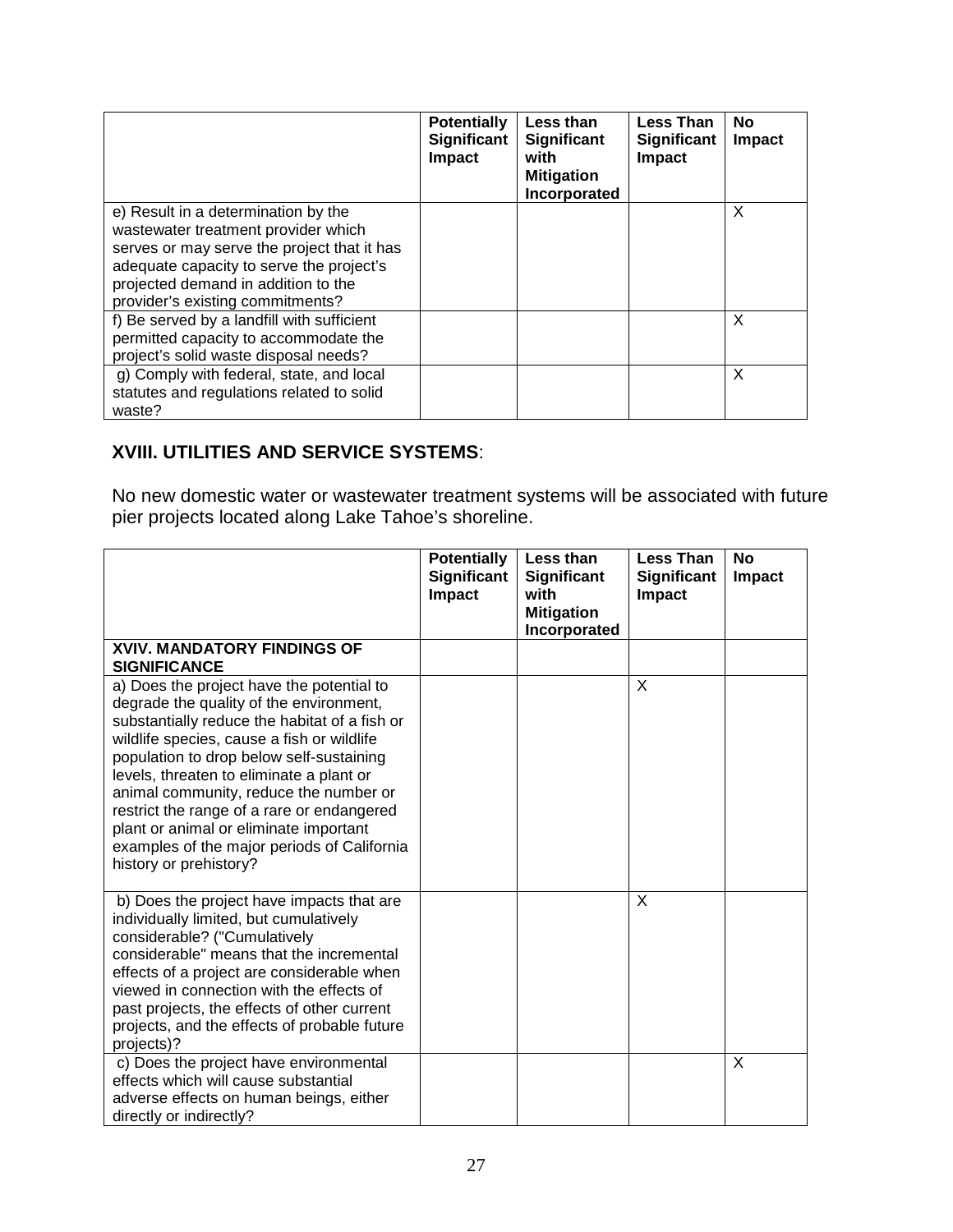All potential impacts of the Basin Plan Amendment are considered less than significant. The Water Board and TRPA currently allow pier construction at Lake Tahoe. As the responsible land use regulatory agency, TRPA has set limits on the number, distribution, and allocation of allowable piers and has established detailed design criteria for shoreline development. The action does not change the current regulatory oversight condition regarding pier construction. Therefore, the project has a less the significant impact to potentially degrade the quality of the environment, substantially reduce the habitat of a fish or wildlife species, cause a fish or wildlife population to drop below self-sustaining levels, threaten to eliminate a plant or animal community, reduce the number or restrict the range of a rare or endangered plant or animal or eliminate important examples of the major periods of California history or prehistory.

In addition, any cumulative impacts are expected to be less than significant. Pier piling placement in fish spawning habitat results in a small habitat loss, as the piling directly covers spawning substrates and renders the substrate unusable by fish. Assuming a typical pier requires 20 pilings for support and each piling displaces 0.07 square meters of bottom substrate, an individual pier constructed in spawning habitat has the potential to cover 1.4 square meters (15 square feet) of spawning habitat. Of the estimated 2,041 acres of spawning habitat present in Lake Tahoe, 1,482 acres remain undisturbed. Considering the loss of habitat associated with an individual pier, only 0.0003 acres or 0.00002% of the total undisturbed acres that remain could be impacted by the construction of a single new pier.

Conservatively assuming 100% of the 128 allowable new private piers are located in spawning habitat, up to 179 square meters (1,920 square feet, or 0.04 acres) would be disturbed by new pier construction. This conservative estimate of 0.04 acres of potential spawning habitat disturbance represents approximately 0.003% of the total undisturbed spawning habitat that exists in Lake Tahoe. This estimate represents a worst-case scenario by assuming all of the new piers are located in spawning habitat. In reality, only a fraction of new pier construction would occur in these areas. With regard to percent removal of total habitat, the individual and cumulative impacts to spawning habitat resulting from new pier development are less than significant.

The project does not have environmental effects which will cause substantial adverse effects on human beings, either directly or indirectly.

**Other Considerations.** California Water Code Section 13241 includes a list of factors that must be considered by Water Boards when establishing water quality objectives. Section 13241 does not apply to Basin Planning projects that do not establish or revise water quality objectives.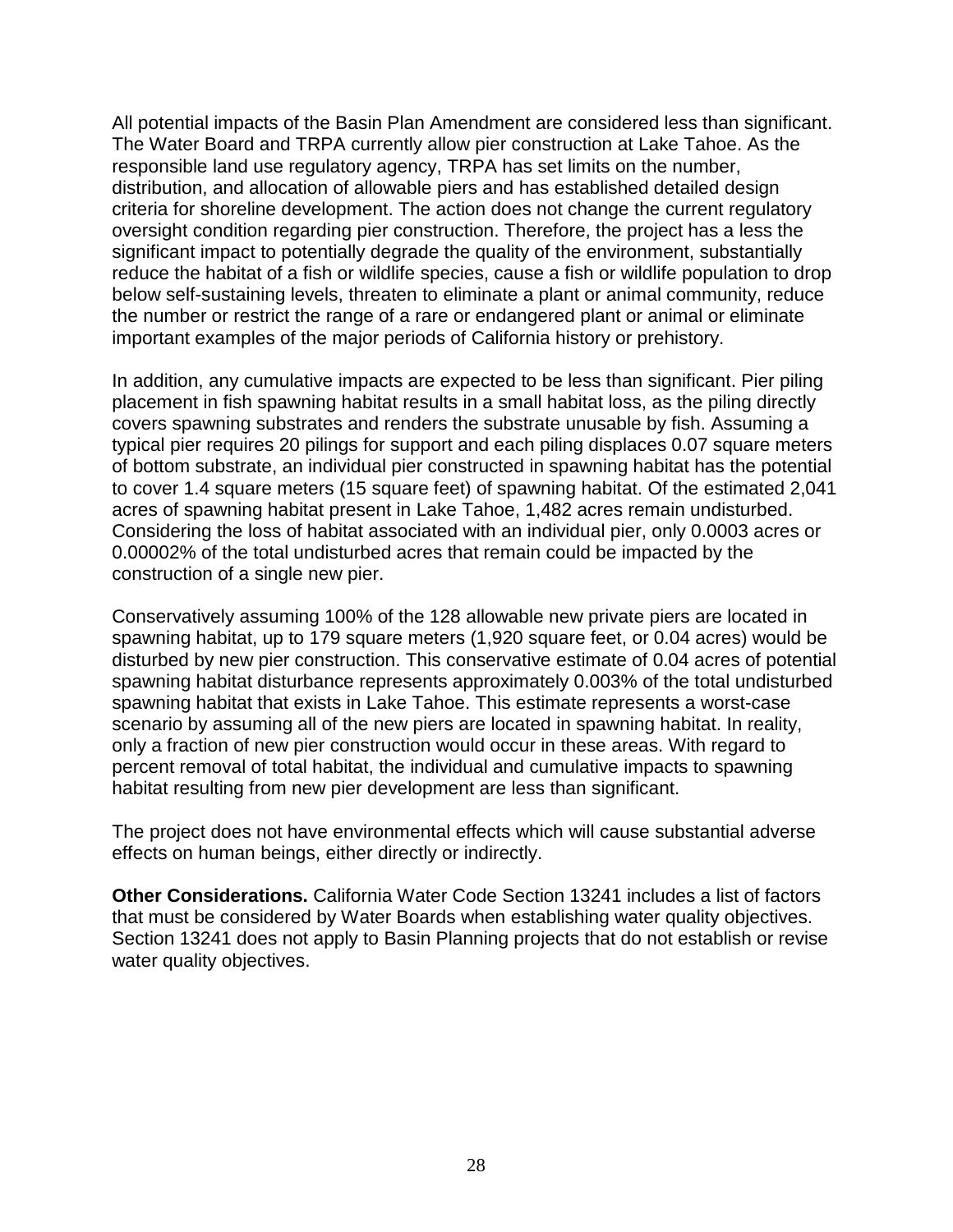#### **DETERMINATION**:

On the basis of this initial evaluation:

- $\overline{X}$  I find that the project COULD NOT have a significant effect on the environment
	- I find that the project MAY have a significant effect on the environment. However, there are feasible alternatives and/or feasible mitigation measures available which would substantially lessen any significant adverse impact. These alternatives and mitigation measures are discussed in the attached written report.
	- I find that the project MAY have a significant effect on the environment. There are no feasible alternatives and/or feasible mitigation measures available which would substantially lessen any significant adverse impacts. See the attached written report for a discussion of this determination.

\_\_\_\_\_\_\_\_\_\_\_\_\_\_\_\_\_\_\_\_\_\_\_\_\_\_\_\_\_\_\_\_\_\_\_ \_\_\_\_\_\_\_MARCH 13, 2019\_\_\_\_\_\_\_\_\_\_\_\_\_\_ Signature Date **Date**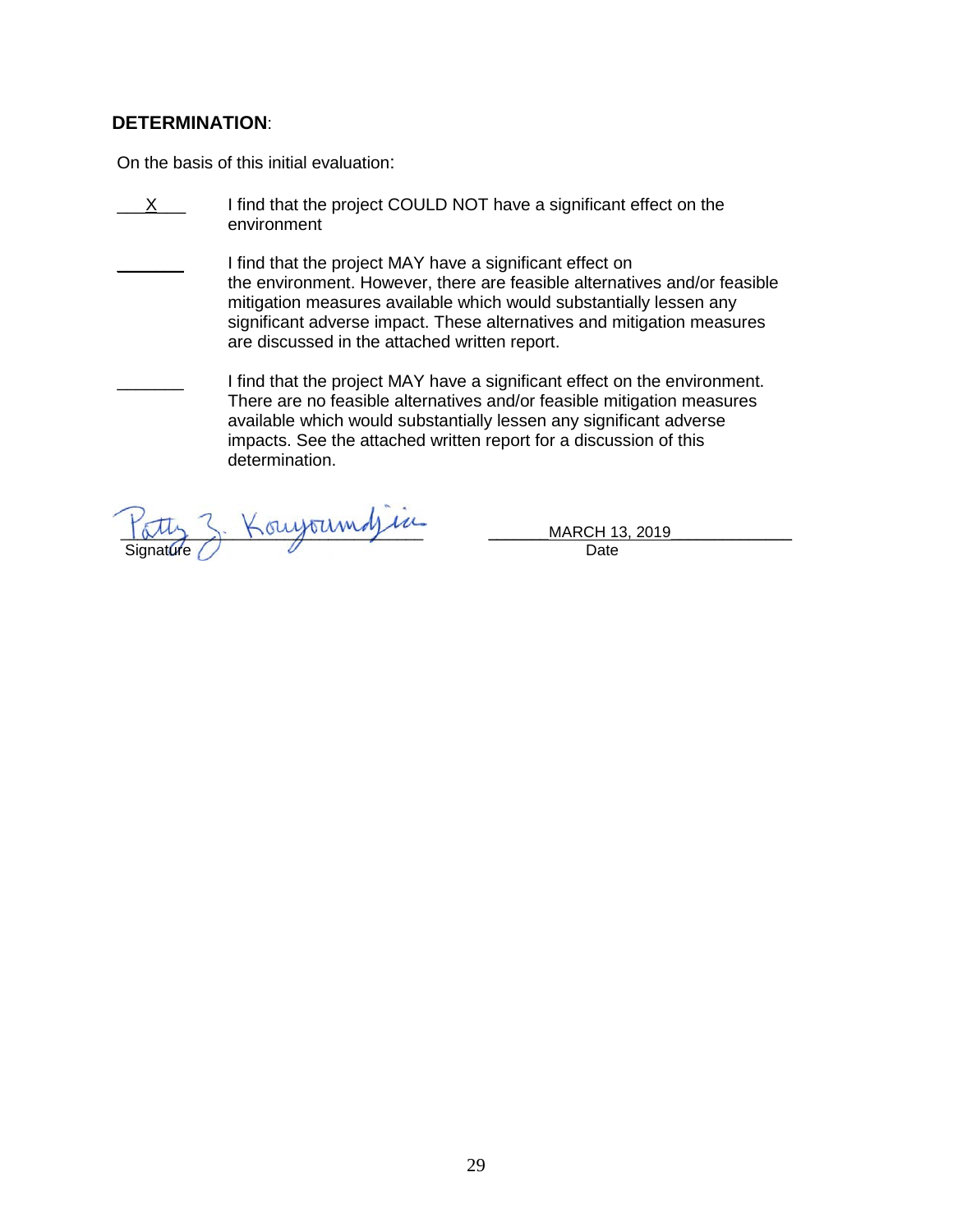## **XI. ALTERNATIVES**

California Code of Regulation Title 23, Section 3777 states that any standard, rule, regulation, or plan proposed for board approval or adoption must be accompanied by a discussion of reasonable alternatives to the project and consideration of reasonably foreseeable methods of compliance that could feasibly avoid or substantially reduce any potentially significant adverse environmental impacts. The Preferred Alternative (i.e., this Basin Plan Amendment) and a No Action Alternative are discussed in this section. The adoption of Basin Plan amendments will not result in significant adverse environmental impacts (defined as physical changes in the environment.)

## **A. Alternative I. No Project**

Under this alternative, the Basin Plan would not be amended to remove the discharge prohibition; the current prohibition would remain in place. The Water Board's prohibition would be inconsistent with provisions in TRPA's amended shoreline Code that allow new piers in spawning habitat. Areawide location standards for piers would not be consistent along the shoreline of Lake Tahoe. On the Nevada-side of the Lake, new piers would be allowed on private and public littoral parcels located in significant spawning habitat or areas immediately offshore of important stream outlets; new piers, however, would not be allowed in these areas along the California-side of the Lake.

## **B. Alternative 2. Remove the Basin Plan Prohibition**

Under this alternative, the Basin Plan prohibition restricting new pier development in specific areas along the California-side of Lake Tahoe would be removed. Provided all applicable regulatory requirements are met, new piers could be built within public and private littoral parcels located in significant spawning habitat or areas immediately offshore of important stream inlets. Littoral parcels located immediately offshore of important stream outlets would only be able to construct a new pier provided the pier was located outside of the established stream mouth setback which ranges between 50 and 1000 feet depending on the stream.